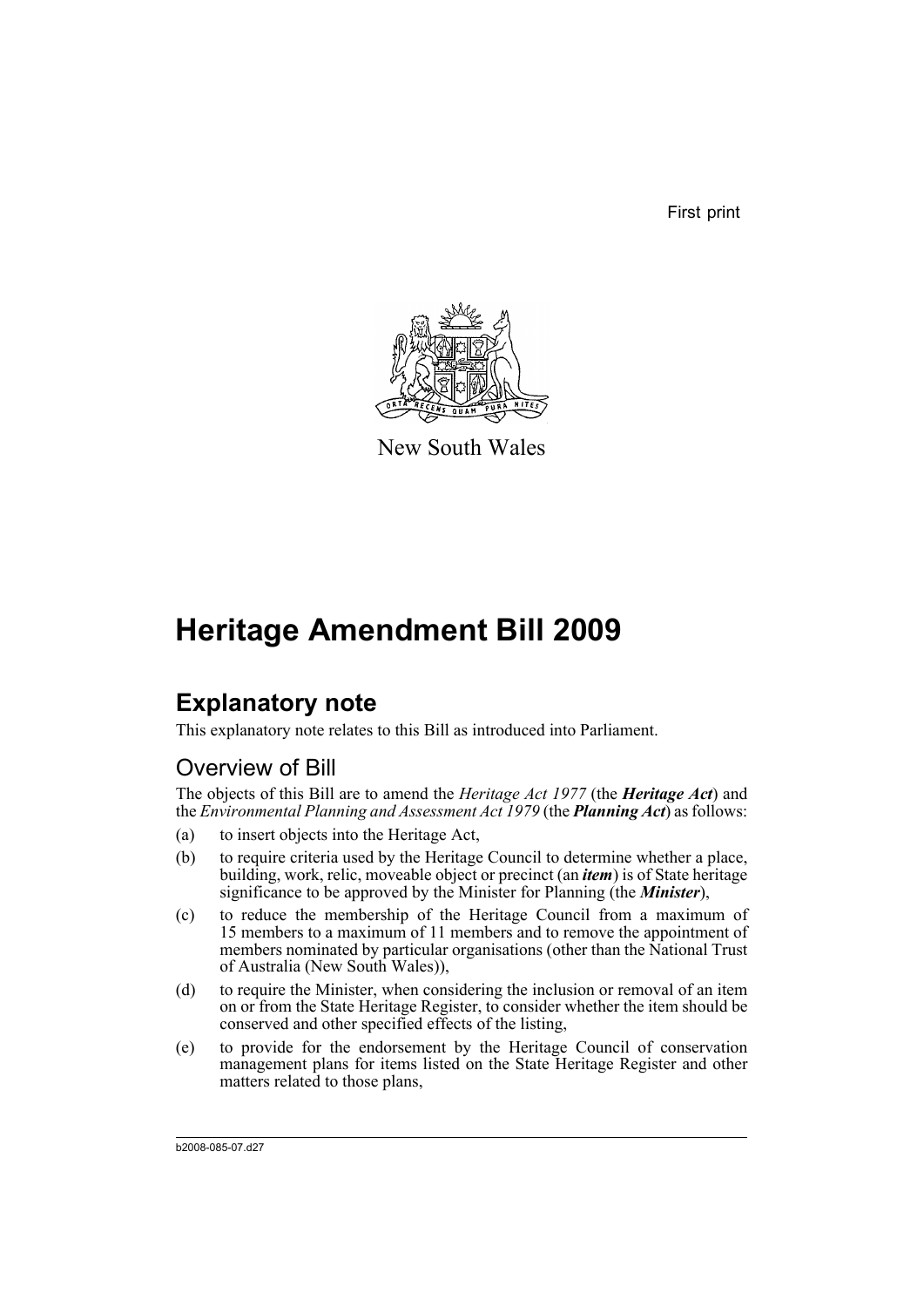Explanatory note

- (f) to enable the Minister or Chairperson of the Heritage Council to make stop work orders to prevent an item that is subject to an interim heritage order or is listed on the State Heritage Register from being harmed,
- (g) to provide for the referral by councils of disputed proposals to list items as heritage items in local environmental plans to independent hearing and assessment panels,
- (h) to prevent a consent authority from refusing a development application for integrated development on heritage grounds if the development is the subject of a relevant approval under the Heritage Act,
- (i) to make other minor amendments and amendments of a law revision, consequential or savings and transitional nature.

# Outline of provisions

**Clause 1** sets out the name (also called the short title) of the proposed Act.

**Clause 2** provides for the commencement of the proposed Act on a day or days to be appointed by proclamation, other than provisions related to certain amendments made by the *Environmental Planning and Assessment Amendment Act 2008*.

# **Schedule 1 Amendment of Heritage Act 1977 No 136**

### **Heritage Council**

**Schedule 1 [9]** substitutes sections 8 and 9 of the Heritage Act and repeals other provisions currently relating to the membership and procedures of the Heritage Council. The proposed sections reduce the maximum membership of the Council from 15 to 11, replace the Director of the Heritage Office with the Director-General of the Department of Planning as a statutory member of the Council and remove those members who were formerly appointed by organisations (other than the member appointed from nominations made by the National Trust of Australia (New South Wales)). The amendments retain the  $3$  statutory members and provide for up to 8 appointed members, while widening the qualifications, knowledge and skills such members may possess before being appointed.

**Schedule 1 [2] and [7]** make amendments consequential on the amendment made by Schedule 1 [9].

**Schedule 1 [8]** gives the Heritage Council the status and privileges of the Crown by declaring it to be a NSW Government agency.

**Schedule 1 [10]** amends section 21 of the Heritage Act to update the functions of the Heritage Council to reflect changes to plan-making processes under the Planning Act.

**Schedule 1 [43]** inserts proposed Schedule 2 into the Heritage Act, containing provisions relating to the membership and procedure of the Heritage Council.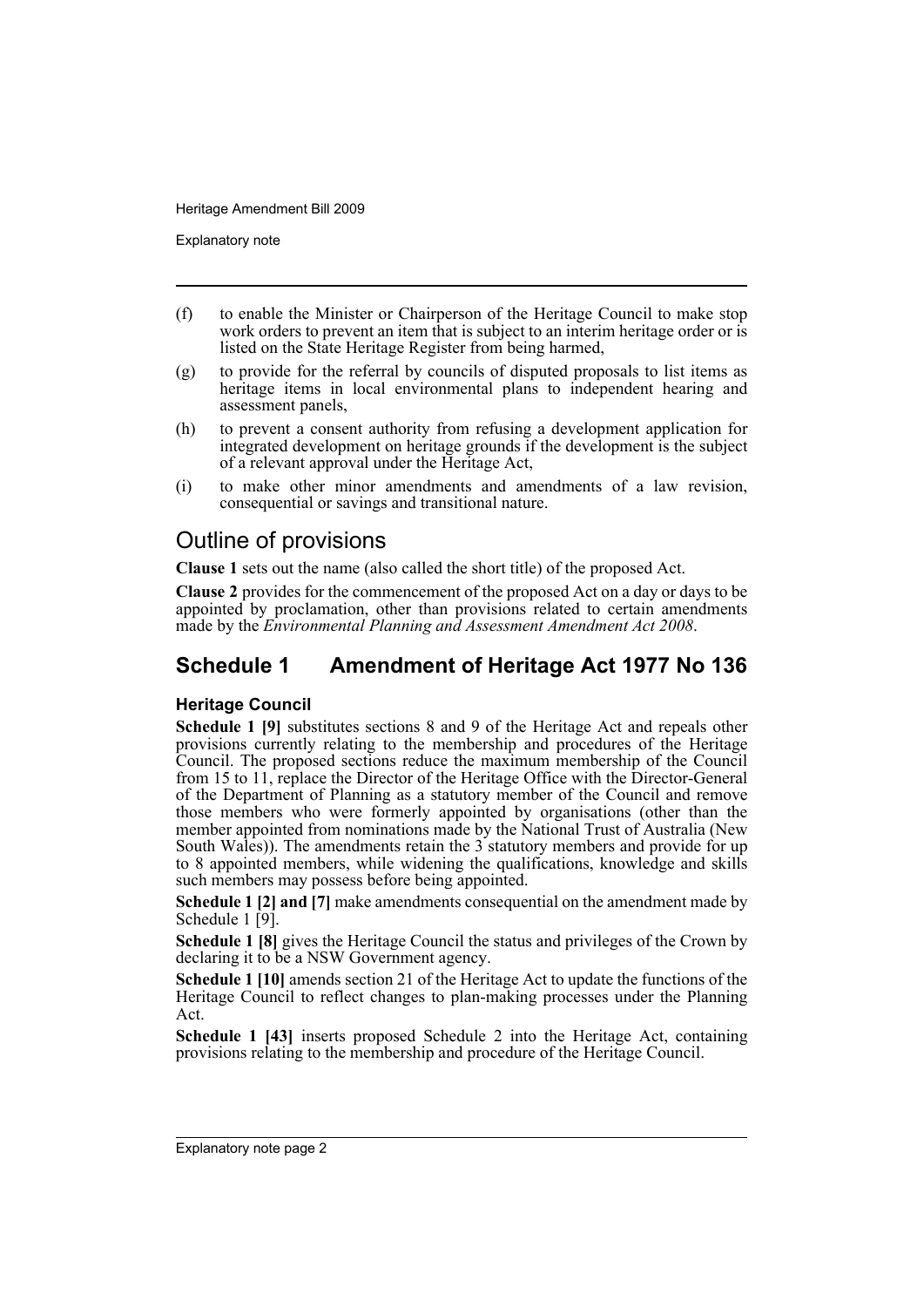Explanatory note

#### **State Heritage Register and items of State heritage significance**

**Schedule 1 [6]** amends section 4A of the Heritage Act to require the criteria that the Heritage Council uses to make decisions about whether an item is of State heritage significance to be approved by the Minister before the Minister publishes them in the Gazette and to require only those published criteria to be used by the Council. Currently, the criteria must merely be notified to the Minister before they are published in the Gazette.

**Schedule 1 [13]** amends section 32 of the Heritage Act to require the Minister, when determining whether to direct that an item be listed on the State Heritage Register, to consider whether the long-term conservation of the item is necessary, whether listing would render the item incapable of reasonable or economic use and whether it would cause undue financial hardship.

**Schedule 1 [14]** amends section 33 of the Heritage Act to provide that before making a recommendation for the listing of a precinct the Council must publish a notice of intention to consider listing in at least one metropolitan newspaper and one local newspaper circulating in the precinct, rather than giving written notice to each owner or occupier of land in the precinct, as is currently the case.

**Schedule 1 [16]** amends section 33 of the Heritage Act to prohibit the Heritage Council from recommending that an item be listed on the State Heritage Register unless it is satisfied that the item satisfies at least one of the criteria established under section 4A of that Act and also provides that the Council may consider whether the long-term conservation of the item is necessary, whether listing would render the item incapable of reasonable or economic use and whether listing would cause undue financial hardship. **Schedule 1 [15] and [26]** make consequential amendments.

**Schedule 1 [17]** amends section 34 of the Heritage Act to make it clear that the Minister may refer a recommendation for the listing of an item on the State Heritage Register to a review body on the Minister's own motion or at the request of an affected owner, mortgagee, lessee or occupier.

**Schedule 1 [24]** amends section 37 of the Heritage Act to require notice of the Minister's decision on a proposed State Heritage Register listing to be given in the same manner as notice of an intention to consider the listing by the Heritage Council.

**Schedule 1 [25]** amends section 38 of the Heritage Act relating to the power of the Minister to direct that an item be removed from the State Heritage Register on the recommendation of the Heritage Council. Under the amended section, the Minister may make such a direction, after considering a recommendation by the Heritage Council, if of the opinion that the item is not of State heritage significance or that the long-term conservation of the item is not necessary and if either the listing would render the item incapable of reasonable or economic use or if the listing would cause undue financial hardship to the owner, mortgagee or lessee of the item or land on which it is situated.

**Schedule 1 [27]** inserts proposed section 38A into the Heritage Act to enable the Heritage Council to endorse conservation management plans for items listed on the State Heritage Register and to enable regulations to be made for or with respect to conservation management plans.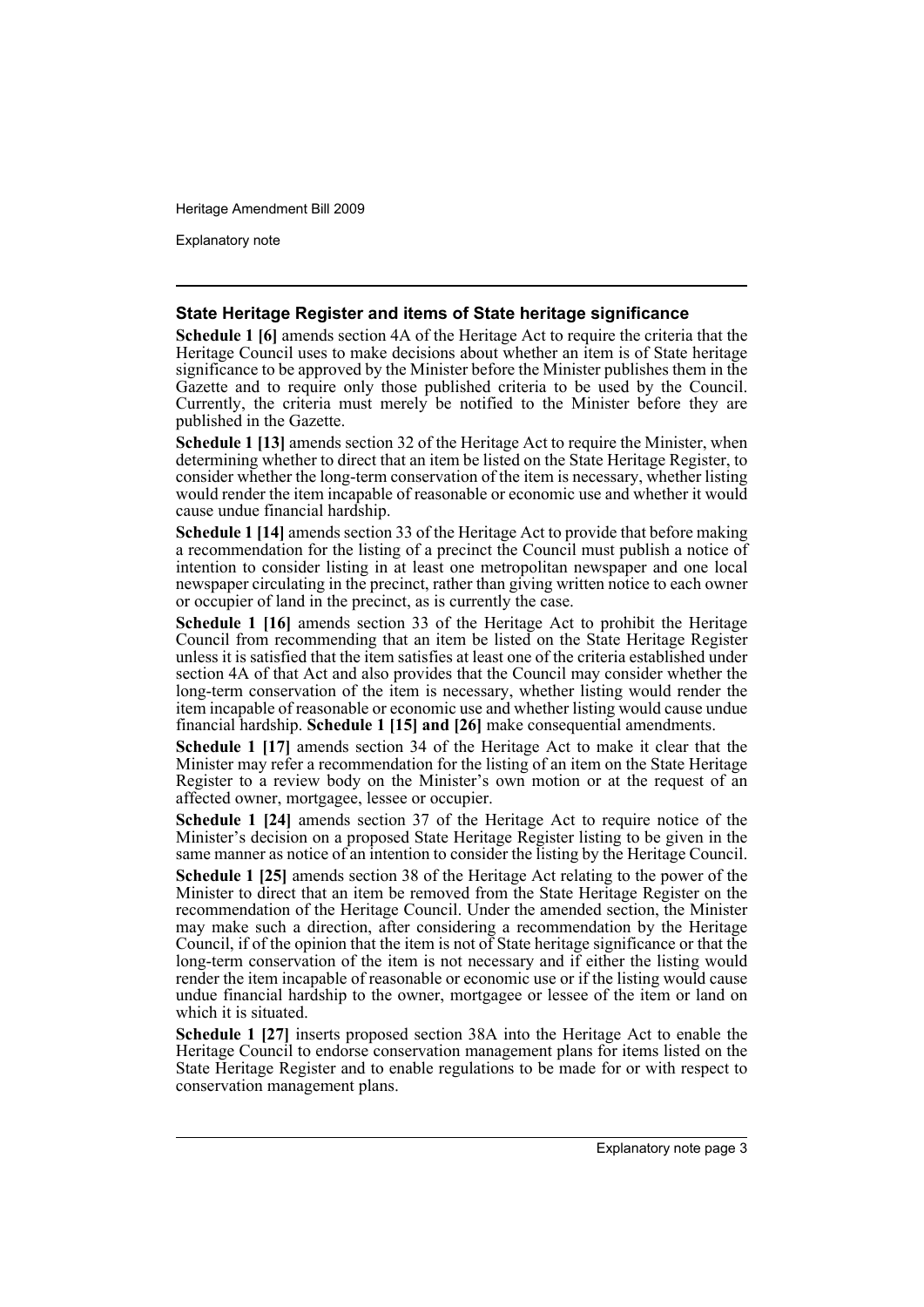Explanatory note

#### **Controlled activities**

**Schedule 1 [28]** amends section 57 of the Heritage Act to exempt a person from having to obtain approval to work on an item that is listed on the State Heritage Register if the work is exempted from the operation of Part 4 of that Act by a conservation management plan endorsed by the Heritage Council.

**Schedule 1 [29]** amends section 62 of the Heritage Act to require the relevant approval body to consider any applicable conservation management plan when determining whether to grant approval to carry out work on an item listed on the State Heritage Register.

**Schedule 1 [32]** inserts proposed Division 5 of Part 4 (proposed section 79C) into the Heritage Act. The proposed Division enables the Minister or the Chairperson of the Heritage Council to make a stop work order (being an order that work on an item cease for a period of 40 days) if of the opinion that an item that is subject to an interim heritage order or listed on the State Heritage Register is being or is about to be harmed. Only one stop work order may be made in relation to any work and other remedies under the Heritage Act may be pursued in relation to the work. An order may not be made if approval for the work has been given under Part 4 of the Heritage Act. **Schedule 1 [11]** makes a consequential amendment.

#### **Other amendments**

**Schedule 1 [1]** inserts proposed section 3 into the Heritage Act to set out the objects of that Act.

**Schedule 1 [3]** amends section 4 of the Heritage Act to update definitions.

**Schedule 1 [4]** amends section 4 of the Heritage Act to omit a redundant definition.

**Schedule 1 [5]** amends section 4 of the Heritage Act to substitute the definition of *relic*, so that a relic under that Act must be of State or local heritage significance but is no longer required to be more than 50 years old. **Schedule 1 [33]** makes a consequential amendment.

**Schedule 1 [12], [34] and [35]** make minor amendments consequential on the inclusion of the Heritage Council in the Department of Planning.

**Schedule 1 [18], [20]–[23], [36] and [37]** make law revision amendments.

**Schedule 1 [19]** amends section 36 of the Heritage Act to enable regulations to be made to remove or change the right of a party to legal or other representation at a review by the Planning Assessment Commission of a recommendation that an item be listed on the State Heritage Register.

**Schedule 1 [30]** amends section 72 of the Heritage Act to enable regulations to be made to remove or change the right of a party to legal or other representation at a review by the Planning Assessment Commission of an appeal against a decision by the Heritage Council about an application for approval of actions in relation to an item that is subject to an interim heritage order or listed on the State Heritage Register.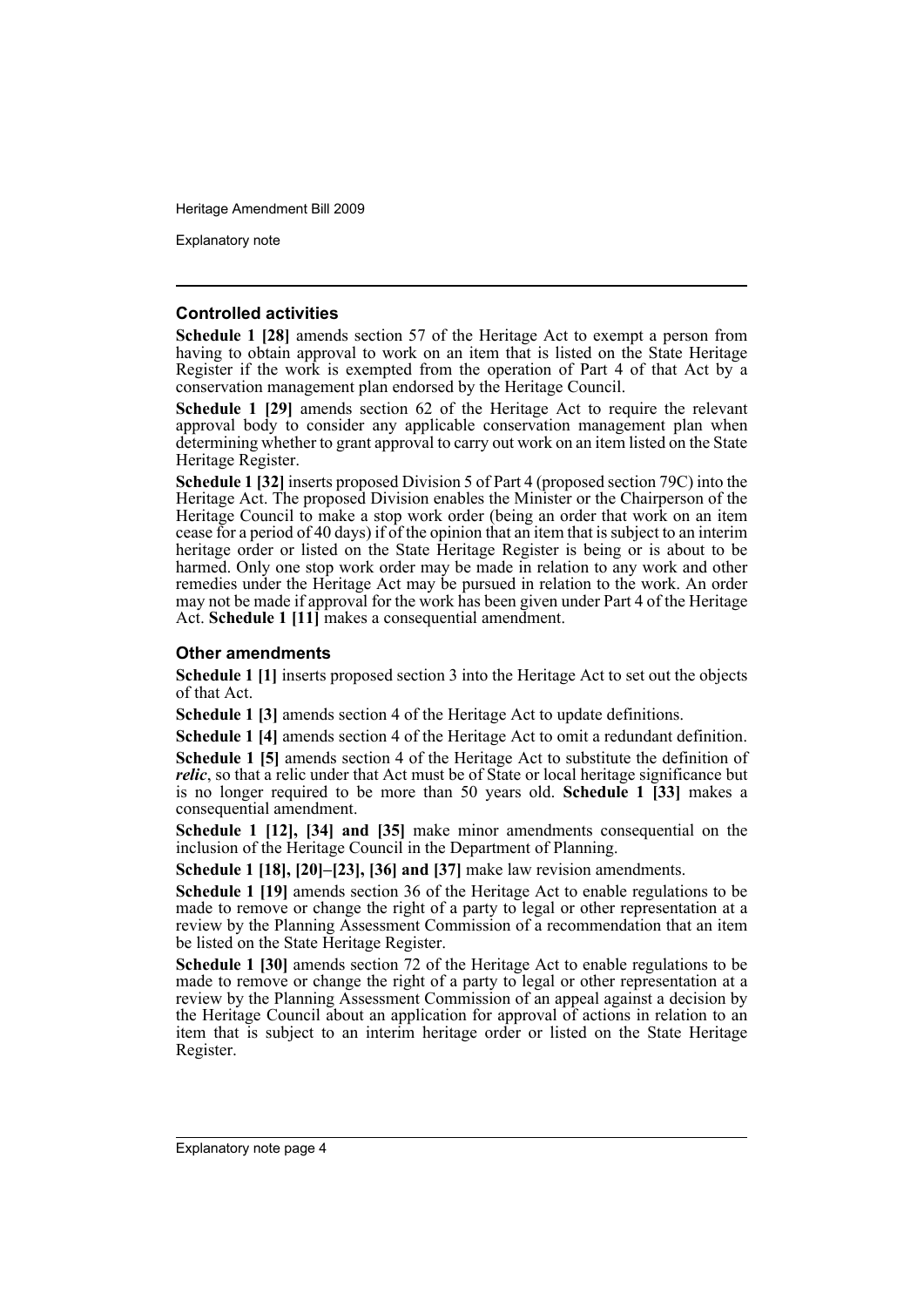Explanatory note

**Schedule 1 [31]** amends section 79 of the Heritage Act to enable regulations to be made to remove or change the right of a party to legal or other representation at a review by the Planning Assessment Commission of an appeal under the Planning Act or other Act that is to be determined by the Minister for Planning.

**Schedule 1 [38]** amends section 170 of the Heritage Act to require government instrumentalities to enter on their Heritage and Conservation Registers items of the environmental heritage that are required to be listed on the Registers in accordance with the regulations. Currently, items subject to interim heritage orders or listed on the State Heritage Register, or that could be subject to such an order or listing, or that are listed in environmental planning instruments, are required to be entered on the Registers.

**Schedule 1 [39]** amends section 170A of the Heritage Act to remove the requirement for government instrumentalities to include information about matters related to Heritage and Conservation Registers in their annual reports.

**Schedule 1 [40]** inserts proposed section 170B into the Heritage Act. The proposed section enables a council to refer a submission about the inclusion of an item as an item of heritage significance in a proposed local environmental plan to an independent hearing and assessment panel established under the Planning Act.

**Schedule 1 [41]** amends Schedule 1 to the Heritage Act to enable regulations containing savings and transitional provisions to be made consequent on the enactment of the proposed Act.

**Schedule 1 [42]** amends Schedule 1 to the Heritage Act to insert savings and transitional provisions consequential on the enactment of the proposed Act.

## **Schedule 2 Amendment of Environmental Planning and Assessment Act 1979 No 203**

**Schedule 2 [1]–[3]** amend uncommenced provisions of the Planning Act as proposed to be inserted by the *Environmental Planning and Assessment Amendment Act 2008* (*the 2008 Act*).

Section 23G (2) (a) of the Planning Act (as proposed to be inserted by the 2008 Act) confers on joint regional planning panels (*regional panels*) functions as a consent authority that are conferred on it under an environmental planning instrument. **Schedule 2 [1]** clarifies that the relevant functions as a consent authority that may be conferred on a regional panel under section 23G (2) (a) are any of the consent authority functions of a local council. This enables the council to retain certain functions as a consent authority for development applications determined by a regional panel.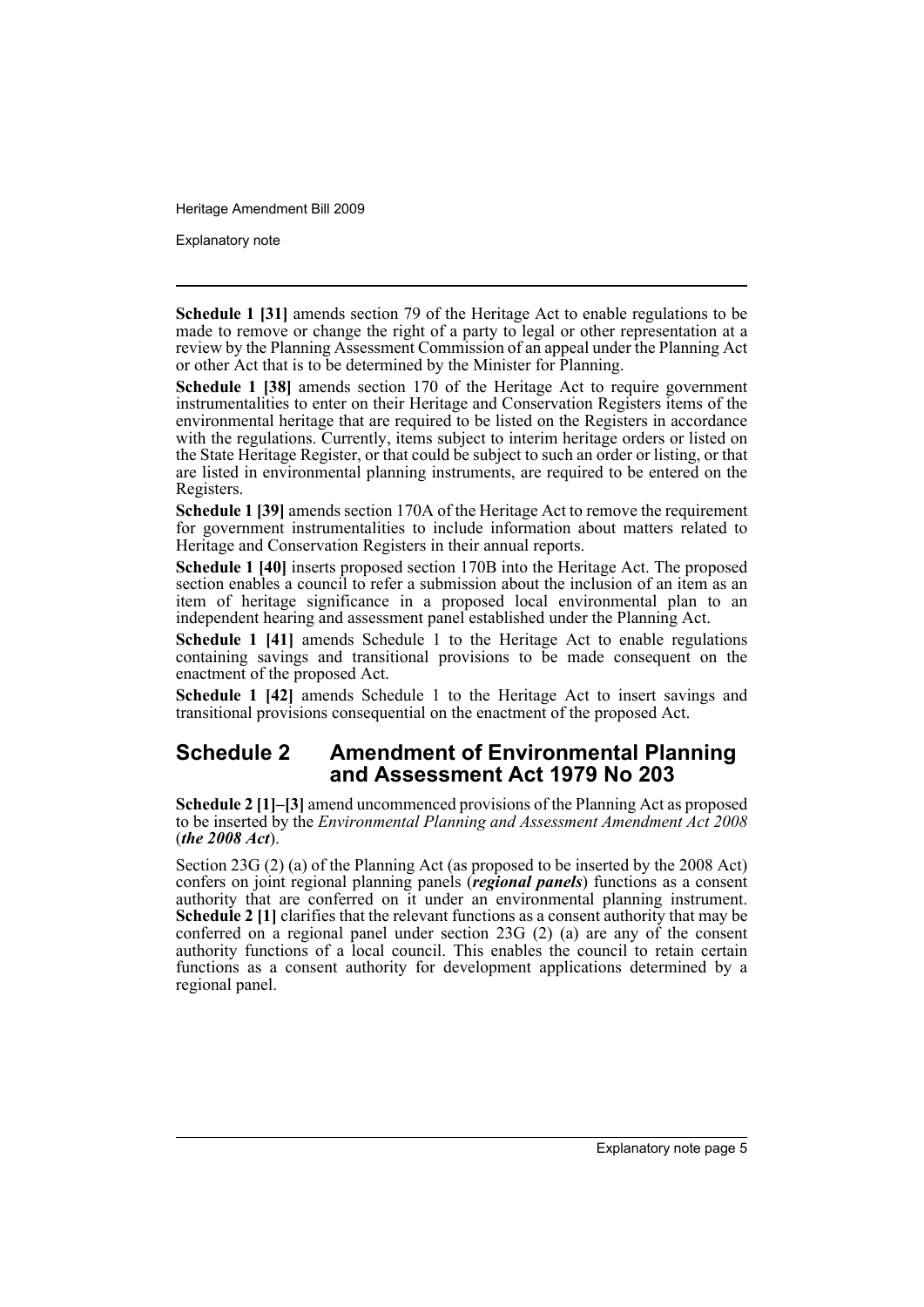Explanatory note

**Schedule 2 [2]** resolves a technical issue concerning the entity to which a regional panel's exercise of a local council's functions as consent authority conferred on the panel under section 23G (2) (a), is to be attributed. The effect of the amendment is to deem a regional panel to be the applicable local council in the exercise of those functions, subject to the regulations. The amendment also clarifies that a regional panel is to exercise functions conferred on it under section 23G (2) (a) to the exclusion of the applicable council.

The amendment also allows proposed section 23G (5A) and (5B) to apply in relation to the functions conferred on a regional panel under an environmental planning instrument that are conferred on the Planning Assessment Commission under section 23D (1) (d) of the Planning Act (as proposed to be inserted by the 2008 Act).

**Schedule 2 [3]** specifically provides for a power to make regulations for or with respect to the functions conferred by the Planning Act on a regional panel.

**Schedule 2 [4]** amends section 90 of the Planning Act to apply the provisions of that Act relating to procedures for integrated development to development made by or on behalf of the Crown if it is development that requires an approval to carry out work under section 57 (1) of the Heritage Act (a *heritage approval*).

**Schedule 2 [5]** amends section 90A of the Planning Act to insert a definition of *heritage approval*.

**Schedule 2 [6]** inserts proposed section 92 into the Planning Act. The proposed section prohibits a consent authority from refusing development consent on heritage grounds if a heritage approval has been granted in respect of the same development.

**Schedule 2 [7]** amends section 118 of the Planning Act to enable the functions of preparing, making and approving development control plans to be conferred on panels appointed under Division 1AA of Part 6 of that Act to exercise planning functions of councils.

**Schedule 2 [8]** amends section 118 of the Planning Act to enable the functions of preparing and approving contributions plans to be conferred on panels appointed under Division 1AA of Part 6 of that Act to exercise planning functions of councils.

**Schedule 2 [9]** amends section 158 of the Planning Act to exclude committees, or members of committees, established under section 22 of that Act, from personal liability for things done or omitted to be done for the purposes of that Act. The amendment will be taken to have commenced on the same day as the removal of the previous provision relating to the liability of such committees (see proposed section 2 of the proposed Act).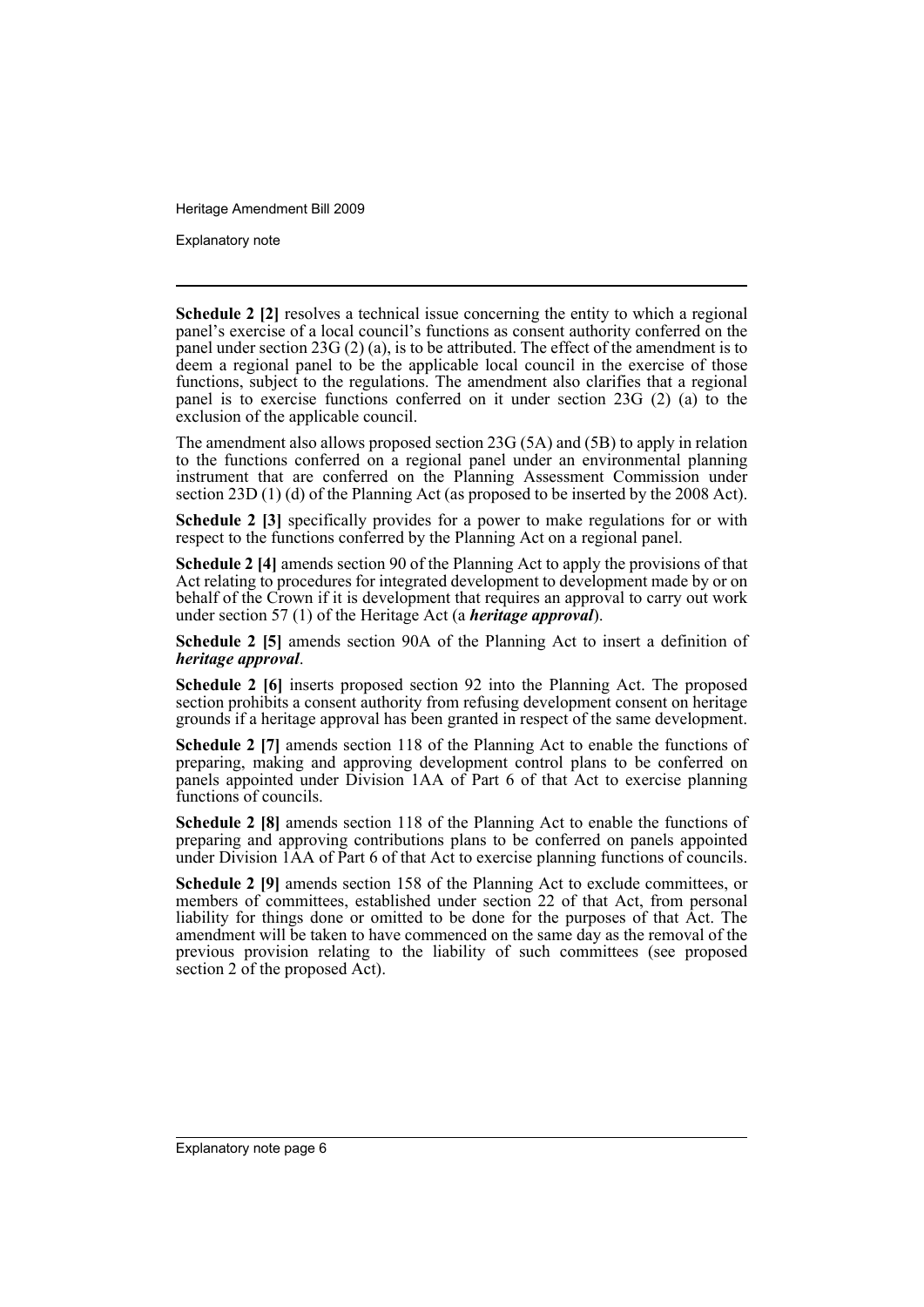First print



New South Wales

# **Heritage Amendment Bill 2009**

# **Contents**

|   |                                                               | Page |
|---|---------------------------------------------------------------|------|
| 1 | Name of Act                                                   |      |
|   | 2 Commencement                                                | 2    |
|   | Schedule 1 Amendment of Heritage Act 1977 No 136              | 3.   |
|   | Schedule 2 Amendment of Environmental Planning and Assessment |      |
|   | Act 1979 No 203                                               |      |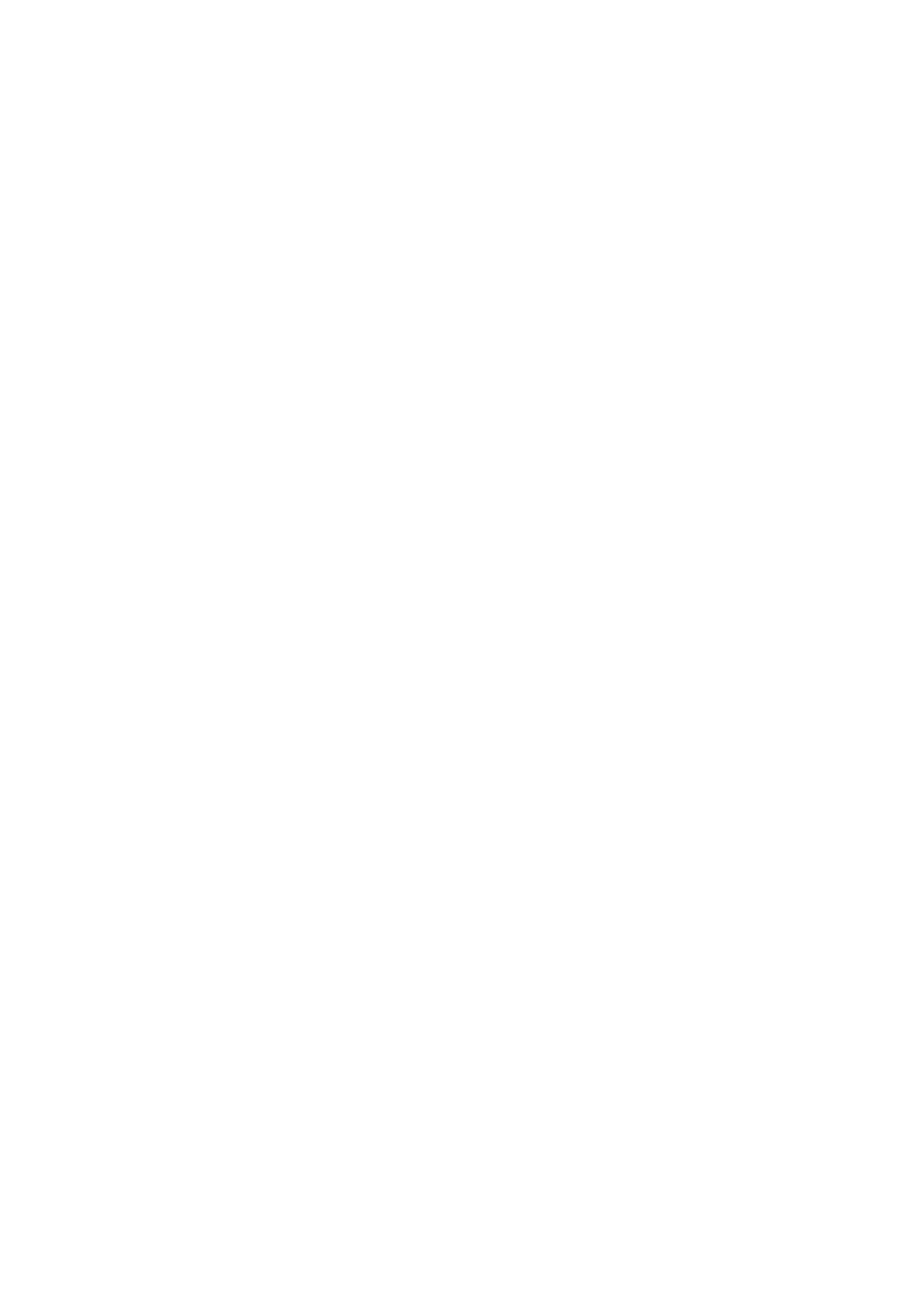

New South Wales

# **Heritage Amendment Bill 2009**

No , 2009

# **A Bill for**

An Act to amend the *Heritage Act 1977* and the *Environmental Planning and Assessment Act 1979* with respect to the Heritage Council of New South Wales, State heritage items and other items of heritage significance; and for other purposes.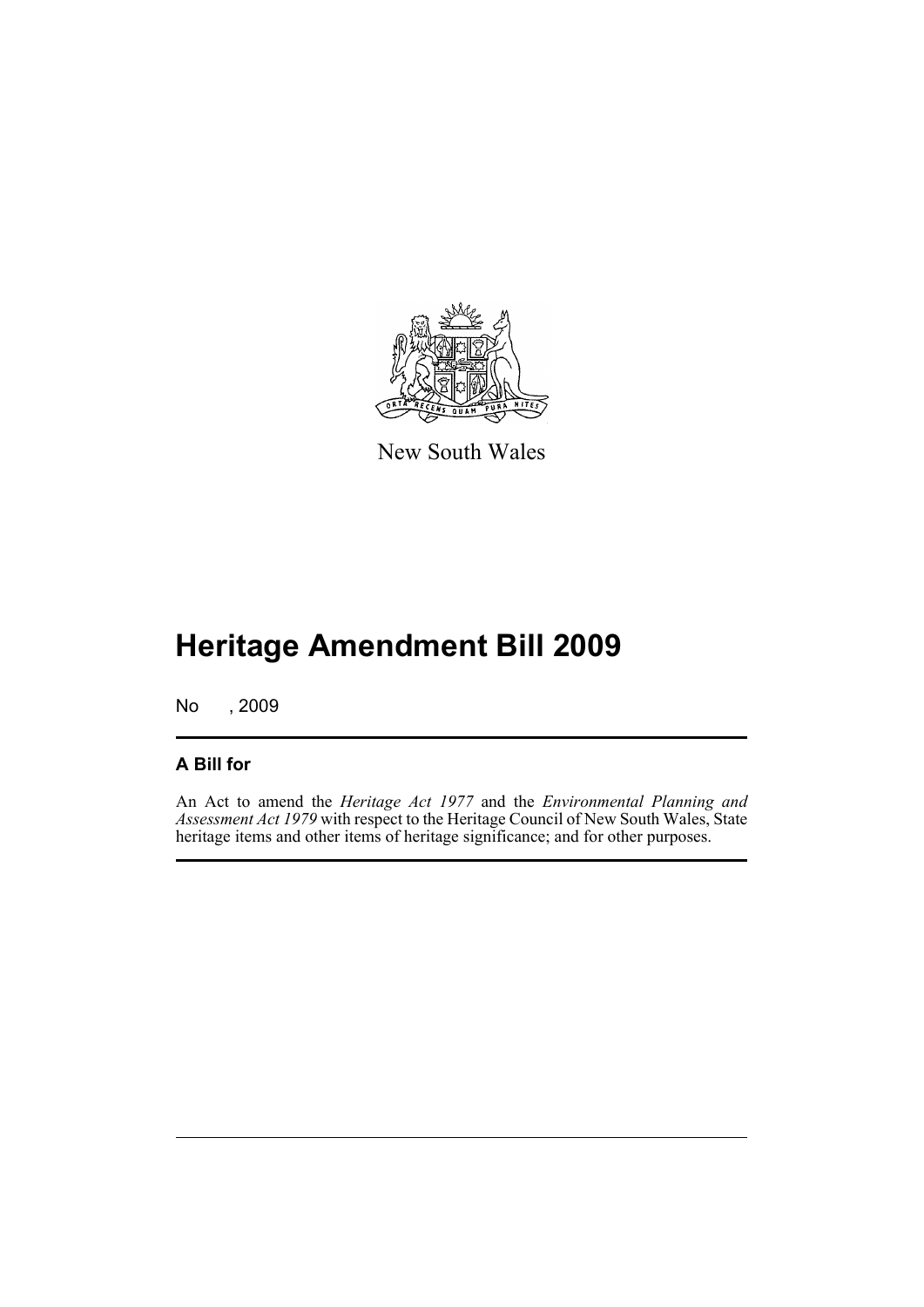<span id="page-9-1"></span><span id="page-9-0"></span>

|   |     | The Legislature of New South Wales enacts:                                                                                                                                                                                                           | 1                    |
|---|-----|------------------------------------------------------------------------------------------------------------------------------------------------------------------------------------------------------------------------------------------------------|----------------------|
| 1 |     | Name of Act                                                                                                                                                                                                                                          | 2                    |
|   |     | This Act is the <i>Heritage Amendment Act 2009</i> .                                                                                                                                                                                                 | 3                    |
| 2 |     | <b>Commencement</b>                                                                                                                                                                                                                                  | $\overline{4}$       |
|   | (1) | This Act commences on a day or days to be appointed by proclamation,<br>except as provided by this section.                                                                                                                                          | 5<br>6               |
|   | (2) | Schedule 1 $[18]$ - $[23]$ and Schedule 2 $[7]$ - $[9]$ are taken to have<br>commenced on 3 November 2008.                                                                                                                                           | 7<br>8               |
|   | (3) | Schedule 2 [1] and [2] commence on the commencement of section 23G<br>of the <i>Environmental Planning and Assessment Act 1979</i> to be inserted<br>by Schedule 2.1 [13] to the <i>Environmental Planning and Assessment</i><br>Amendment Act 2008. | 9<br>10<br>11<br>12  |
|   | (4) | Schedule 2 [3] commences on the commencement of section 23H of the<br><i>Environmental Planning and Assessment Act 1979</i> to be inserted by<br>Schedule 2.1 [13] to the <i>Environmental Planning and Assessment</i><br>Amendment Act 2008.        | 13<br>14<br>15<br>16 |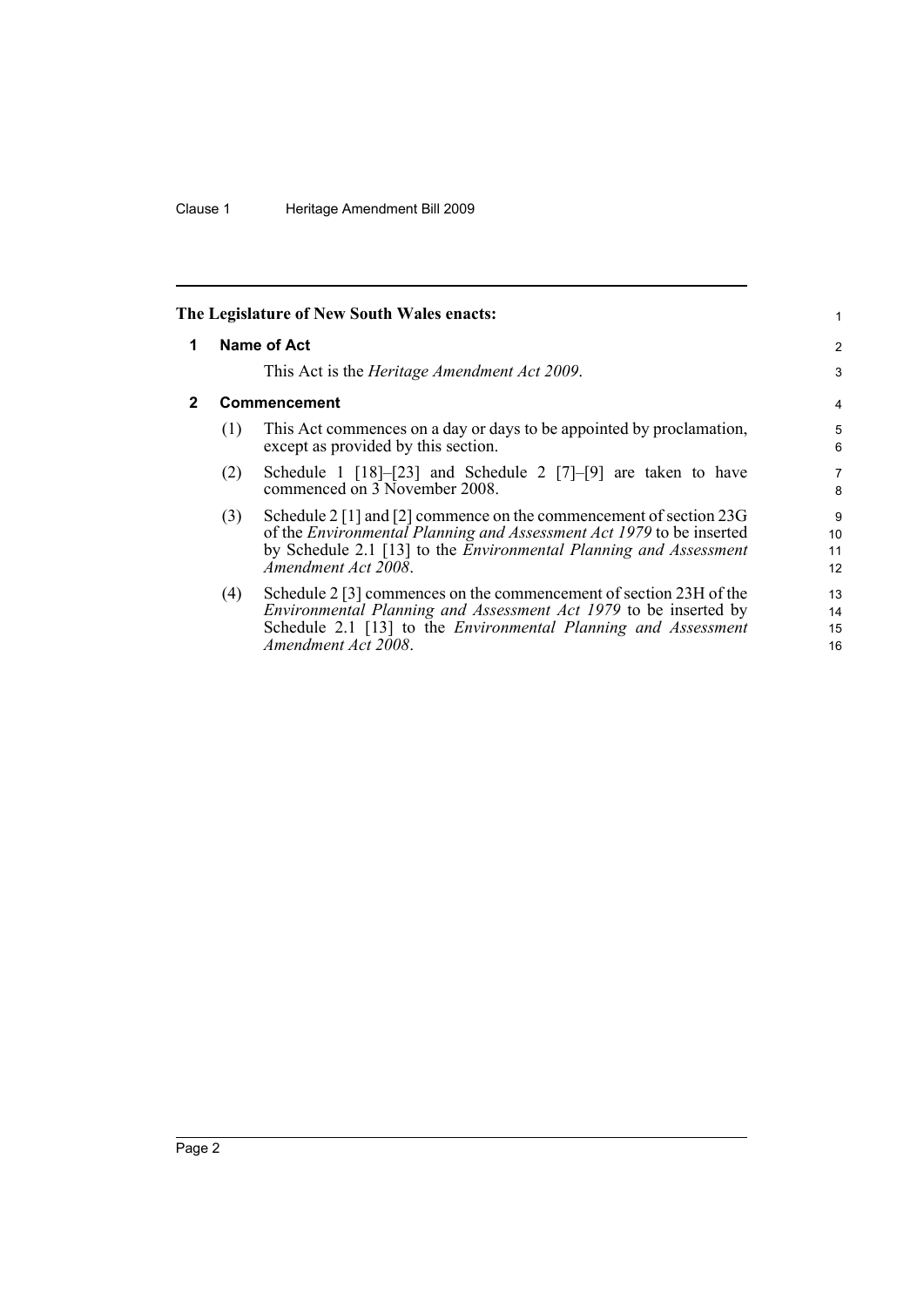Amendment of Heritage Act 1977 No 136 Schedule 1

<span id="page-10-0"></span>

|       | <b>Schedule 1</b>             |     | <b>Amendment of Heritage Act 1977 No 136</b>                                                                          | 1              |
|-------|-------------------------------|-----|-----------------------------------------------------------------------------------------------------------------------|----------------|
| [1]   | <b>Section 3</b>              |     |                                                                                                                       | $\overline{c}$ |
|       | Insert after section 2:       |     |                                                                                                                       | 3              |
|       | $\mathbf 3$<br><b>Objects</b> |     |                                                                                                                       |                |
|       |                               |     |                                                                                                                       | 4              |
|       |                               |     | The objects of this Act are as follows:                                                                               | 5              |
|       |                               | (a) | to promote an understanding of the State's heritage,                                                                  | 6              |
|       |                               | (b) | to encourage the conservation of the State's heritage,                                                                | $\overline{7}$ |
|       |                               | (c) | to provide for the identification and registration of items of<br>State heritage significance,                        | 8<br>9         |
|       |                               | (d) | to provide for the interim protection of items of State<br>heritage significance,                                     | 10<br>11       |
|       |                               | (e) | to encourage the adaptive reuse of items of State heritage<br>significance,                                           | 12<br>13       |
|       |                               | (f) | to constitute the Heritage Council of New South Wales and<br>confer on it functions relating to the State's heritage, | 14<br>15       |
|       |                               | (g) | to assist owners with the conservation of items of State<br>heritage significance.                                    | 16<br>17       |
| [2]   | <b>Section 4 Definitions</b>  |     |                                                                                                                       | 18             |
|       |                               |     | Omit "section $8(2)(a)(i)$ " from the definition of <i>Chairperson</i> in section 4(1).                               | 19             |
|       |                               |     | Insert instead "section $8(5)$ ".                                                                                     | 20             |
| $[3]$ |                               |     | Section 4 (1), definitions of "Department" and "Director-General"                                                     | 21             |
|       |                               |     | Omit the definitions. Insert in alphabetical order:                                                                   | 22             |
|       |                               |     | <b>Director-General</b> means the Director-General of the Department<br>of Planning.                                  | 23<br>24       |
| [4]   |                               |     | Section 4 (1), definition of "Director"                                                                               | 25             |
|       | Omit the definition.          |     |                                                                                                                       | 26             |
| [5]   |                               |     | Section 4 (1), definition of "relic"                                                                                  | 27             |
|       |                               |     | Omit the definition. Insert instead:                                                                                  | 28             |
|       |                               |     | <i>relic</i> means any deposit, artefact, object or material evidence that:                                           | 29             |
|       |                               | (a) | relates to the settlement of the area that comprises New<br>South Wales, not being Aboriginal settlement, and         | 30<br>31       |
|       |                               | (b) | is of State or local heritage significance.                                                                           | 32             |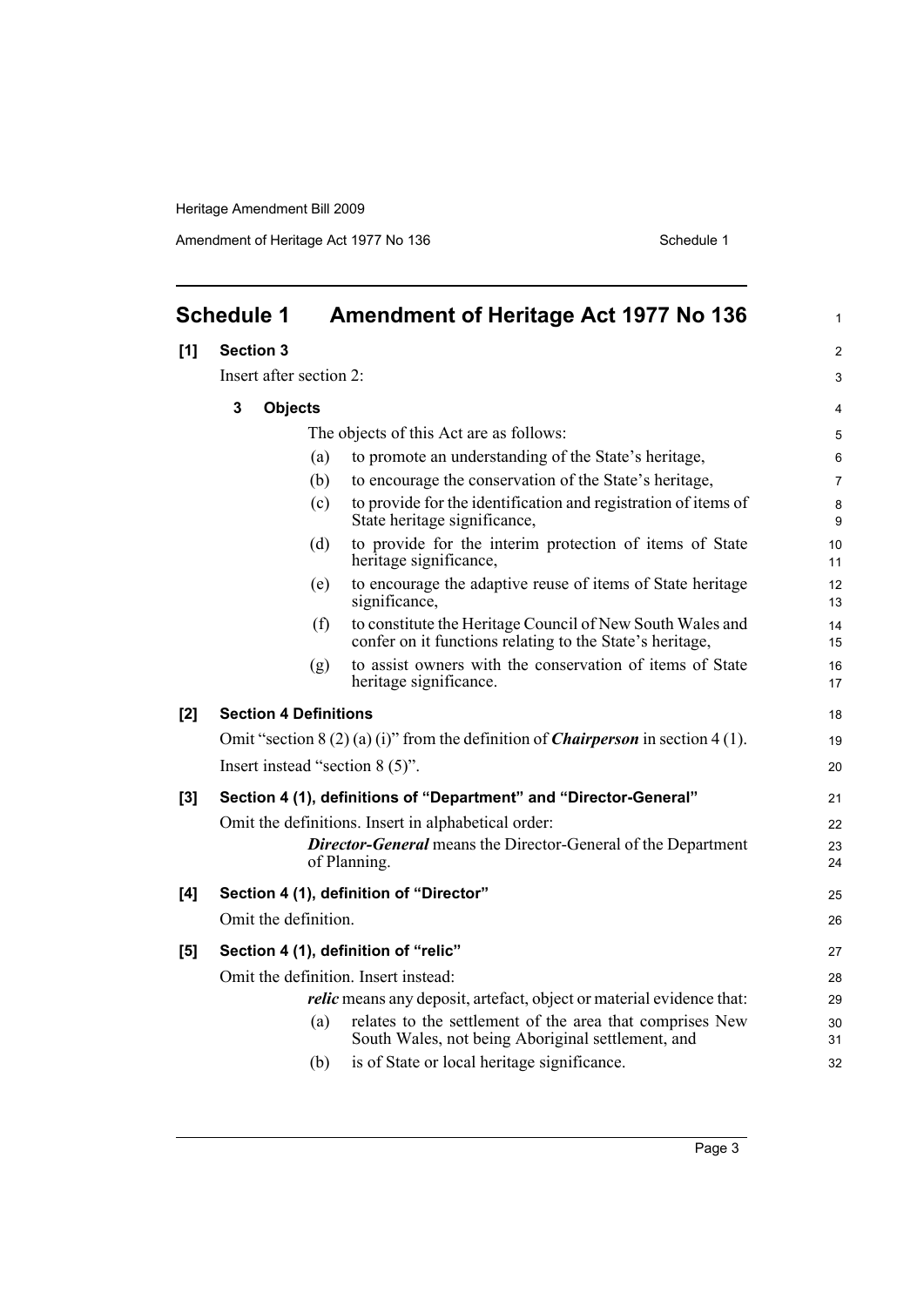| [6] | <b>Section 4A Heritage significance</b> |                                                                                                                                                                                                                                                                                                                                                                                          |                                                               |  |  |  |
|-----|-----------------------------------------|------------------------------------------------------------------------------------------------------------------------------------------------------------------------------------------------------------------------------------------------------------------------------------------------------------------------------------------------------------------------------------------|---------------------------------------------------------------|--|--|--|
|     |                                         | Omit section 4A (3). Insert instead:                                                                                                                                                                                                                                                                                                                                                     | $\overline{2}$                                                |  |  |  |
|     | (3)                                     | The Heritage Council must notify the Minister of the proposed<br>criteria for the making of decisions as to whether or not an item<br>is of State heritage significance and of any proposed change to<br>the criteria. If the Minister approves the criteria or any proposed<br>change, the Minister is to cause notice of the criteria or any<br>change to be published in the Gazette. | 3<br>$\overline{4}$<br>$\sqrt{5}$<br>6<br>$\overline{7}$<br>8 |  |  |  |
|     | (4)                                     | The Heritage Council must use only criteria published in the<br>Gazette under this section for the making of decisions as to<br>whether or not an item is of State heritage significance.                                                                                                                                                                                                | 9<br>10<br>11                                                 |  |  |  |
| [7] |                                         | <b>Section 6 Definitions</b>                                                                                                                                                                                                                                                                                                                                                             | 12                                                            |  |  |  |
|     | Omit the section.                       |                                                                                                                                                                                                                                                                                                                                                                                          | 13                                                            |  |  |  |
| [8] |                                         | <b>Section 7 The Council</b>                                                                                                                                                                                                                                                                                                                                                             | 14                                                            |  |  |  |
|     |                                         | Insert at the end of the section:                                                                                                                                                                                                                                                                                                                                                        | 15                                                            |  |  |  |
|     | (2)                                     | The Heritage Council is a NSW Government agency.                                                                                                                                                                                                                                                                                                                                         | 16                                                            |  |  |  |
| [9] | Sections 8 and 9                        |                                                                                                                                                                                                                                                                                                                                                                                          |                                                               |  |  |  |
|     |                                         | Omit sections 8–20. Insert instead:                                                                                                                                                                                                                                                                                                                                                      | 18                                                            |  |  |  |
|     | 8<br><b>Members of Heritage Council</b> |                                                                                                                                                                                                                                                                                                                                                                                          |                                                               |  |  |  |
|     | (1)                                     | The Heritage Council is to consist of 11 members. Of the<br>members, 8 are to be appointed by the Minister (the <i>appointed</i><br>members).                                                                                                                                                                                                                                            | 20<br>21<br>22                                                |  |  |  |
|     | (2)                                     | The other 3 members are to be:                                                                                                                                                                                                                                                                                                                                                           | 23                                                            |  |  |  |
|     |                                         | the NSW Government Architect, and<br>(a)                                                                                                                                                                                                                                                                                                                                                 | 24                                                            |  |  |  |
|     |                                         | the Director-General, and<br>(b)                                                                                                                                                                                                                                                                                                                                                         | 25                                                            |  |  |  |
|     |                                         | the Director-General of the Department of Environment<br>(c)<br>and Climate Change.                                                                                                                                                                                                                                                                                                      | 26<br>27                                                      |  |  |  |
|     | (3)                                     | Six of the appointed members are to be persons who, in the<br>opinion of the Minister, possess qualifications, knowledge and<br>skills relating to any of the following areas:<br>Aboriginal heritage,<br>(a)<br>archaeology,<br>(b)                                                                                                                                                     | 28<br>29<br>30<br>31<br>32                                    |  |  |  |
|     |                                         | architecture,<br>(c)                                                                                                                                                                                                                                                                                                                                                                     | 33                                                            |  |  |  |
|     |                                         | the building, development and property industries,<br>(d)                                                                                                                                                                                                                                                                                                                                | 34                                                            |  |  |  |
|     |                                         |                                                                                                                                                                                                                                                                                                                                                                                          |                                                               |  |  |  |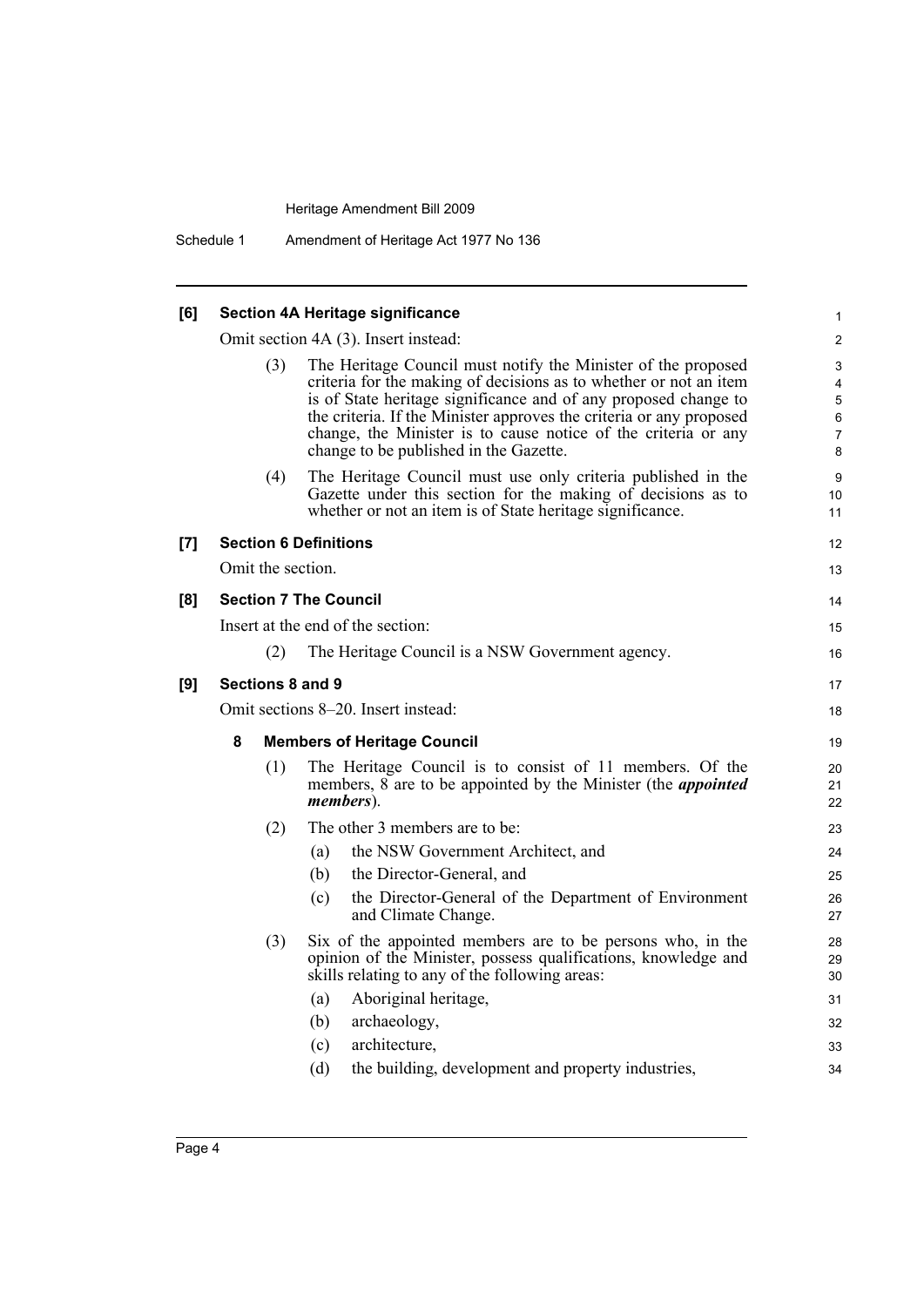Amendment of Heritage Act 1977 No 136 Schedule 1

|        |   |     | (e)       | conservation of the environmental heritage,                                                                                                                                              | 1                       |
|--------|---|-----|-----------|------------------------------------------------------------------------------------------------------------------------------------------------------------------------------------------|-------------------------|
|        |   |     | (f)       | engineering,                                                                                                                                                                             | $\overline{\mathbf{c}}$ |
|        |   |     | (g)       | New South Wales or Australian history,                                                                                                                                                   | 3                       |
|        |   |     | (h)       | local government,                                                                                                                                                                        | 4                       |
|        |   |     | (i)       | moveable heritage,                                                                                                                                                                       | 5                       |
|        |   |     | (i)       | natural heritage,                                                                                                                                                                        | 6                       |
|        |   |     | (k)       | planning,                                                                                                                                                                                | 7                       |
|        |   |     | (1)       | property, planning or environmental law,                                                                                                                                                 | 8                       |
|        |   |     | (m)       | property economics,                                                                                                                                                                      | 9                       |
|        |   |     | (n)       | rural interests,                                                                                                                                                                         | 10                      |
|        |   |     | $\circ$   | cultural landscapes.                                                                                                                                                                     | 11                      |
|        |   | (4) |           | One of the other appointed members is to be a person appointed<br>from a panel of 3 persons nominated by the National Trust of<br>Australia (New South Wales).                           | 12<br>13<br>14          |
|        |   | (5) |           | The other appointed member is to be appointed as Chairperson by<br>the member's instrument of appointment or a subsequent<br>instrument executed by the Minister.                        | 15<br>16<br>17          |
|        |   | (6) | Minister. | One member appointed under subsection $(3)$ or $(4)$ is to be<br>appointed as Deputy Chairperson by the member's instrument of<br>appointment or a subsequent instrument executed by the | 18<br>19<br>20<br>21    |
|        | 9 |     |           | <b>Members and procedure of Heritage Council</b>                                                                                                                                         | 22                      |
|        |   |     |           | Schedule 2 contains provisions relating to the members and<br>procedure of the Heritage Council.                                                                                         | 23<br>24                |
| $[10]$ |   |     |           | <b>Section 21 Functions of Heritage Council</b>                                                                                                                                          | 25                      |
|        |   |     |           | Omit section 21 (2) (a) (ii). Insert instead:                                                                                                                                            | 26                      |
|        |   |     |           | proposed environmental planning instruments, and<br>(ii)                                                                                                                                 | 27                      |
| $[11]$ |   |     |           | <b>Section 23 Annual report</b>                                                                                                                                                          | 28                      |
|        |   |     |           | Insert at the end of section 23 $(2)$ (a) $(vi)$ :                                                                                                                                       | 29                      |
|        |   |     |           | , and                                                                                                                                                                                    | 30                      |
|        |   |     | (a1)      | particulars of stop work orders made under section 79C,<br>and                                                                                                                           | 31<br>32                |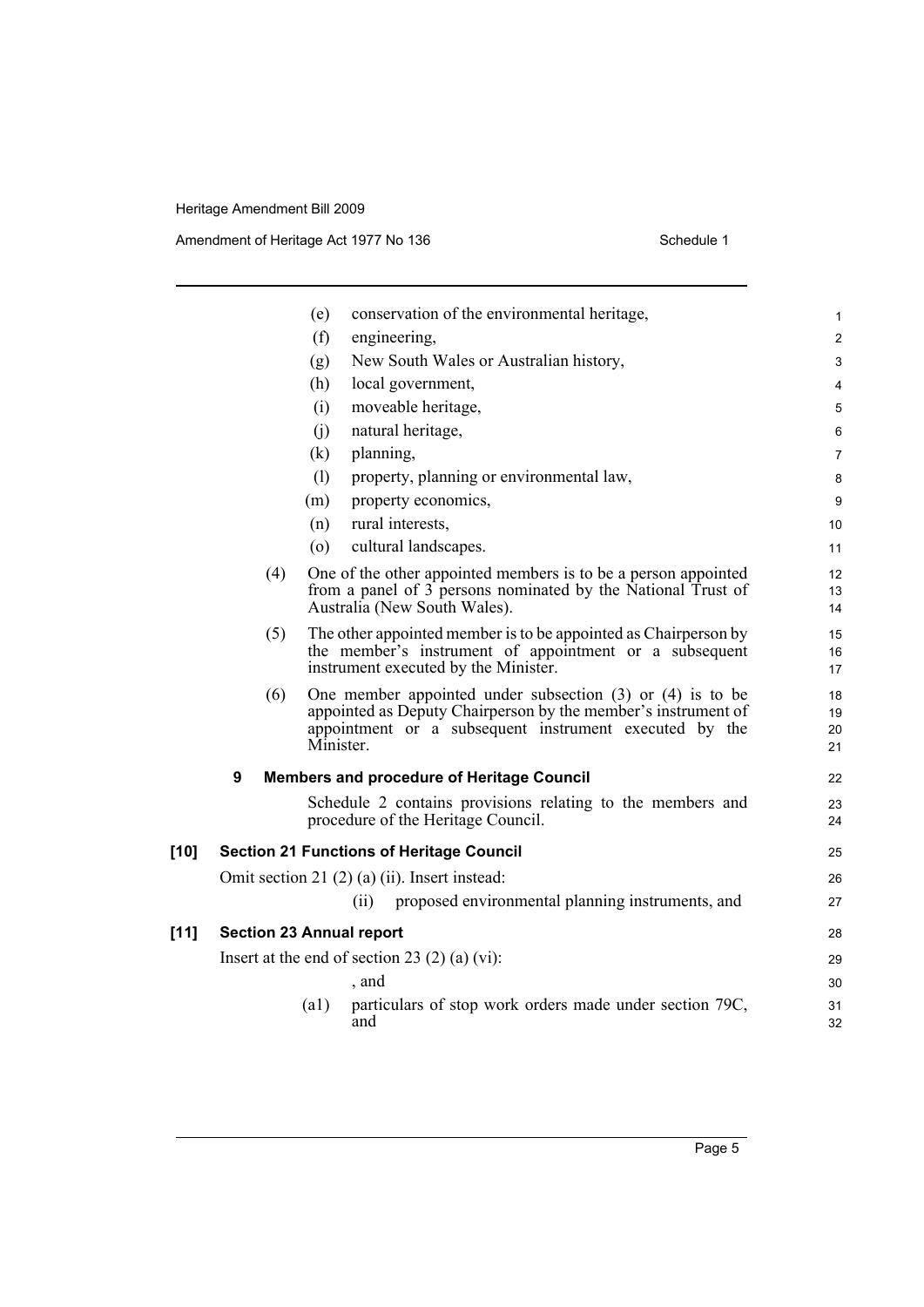Schedule 1 Amendment of Heritage Act 1977 No 136

| $[12]$ | <b>Section 23 (4)</b>                |                                                                                                                                                                                                                                                                                                                                      | 1                                                       |  |  |  |  |
|--------|--------------------------------------|--------------------------------------------------------------------------------------------------------------------------------------------------------------------------------------------------------------------------------------------------------------------------------------------------------------------------------------|---------------------------------------------------------|--|--|--|--|
|        | Omit the subsection. Insert instead: |                                                                                                                                                                                                                                                                                                                                      |                                                         |  |  |  |  |
|        | (4)                                  | The report of the Heritage Council under this section may be<br>included in the annual report of the Department of Planning.                                                                                                                                                                                                         | 3<br>4                                                  |  |  |  |  |
| $[13]$ |                                      | Section 32 Minister can direct listing on State Heritage Register                                                                                                                                                                                                                                                                    | 5                                                       |  |  |  |  |
|        |                                      | Omit section 32 (1) and (2). Insert instead:                                                                                                                                                                                                                                                                                         | 6                                                       |  |  |  |  |
|        | (1)                                  | The Minister may direct the listing on the State Heritage Register<br>of a place, building, work, relic, moveable object or precinct that<br>the Minister considers is of State heritage significance, but only<br>if the Heritage Council has recommended that the item be listed<br>and the Minister has considered the following: | $\overline{7}$<br>$\bf 8$<br>9<br>10 <sup>1</sup><br>11 |  |  |  |  |
|        |                                      | the recommendation of the Heritage Council that the item<br>(a)<br>should be listed,                                                                                                                                                                                                                                                 | $12 \overline{ }$<br>13                                 |  |  |  |  |
|        |                                      | (b)<br>whether the long-term conservation of the item is<br>necessary,                                                                                                                                                                                                                                                               | 14<br>15                                                |  |  |  |  |
|        |                                      | whether the listing would render the item incapable of<br>(c)<br>reasonable or economic use,                                                                                                                                                                                                                                         | 16<br>17                                                |  |  |  |  |
|        |                                      | whether the listing would cause undue financial hardship<br>(d)<br>to the owner, mortgagee or lessee of the item or the land on<br>which the item is situated.                                                                                                                                                                       | 18<br>19<br>20                                          |  |  |  |  |
|        | (2)                                  | The Heritage Council may make a recommendation to the<br>Minister that an item be listed on the State Heritage Register at<br>the request of the Minister, on the Heritage Council's own<br>initiative or at the request of the owner of the item concerned or<br>the council of the area in which the item is situated.             | 21<br>22<br>23<br>24<br>25                              |  |  |  |  |
| $[14]$ |                                      | Section 33 Procedure before recommendation for listing                                                                                                                                                                                                                                                                               | 26                                                      |  |  |  |  |
|        |                                      | Omit section 33 (1). Insert instead:                                                                                                                                                                                                                                                                                                 | 27                                                      |  |  |  |  |
|        | (1)                                  | Before making a recommendation for the listing of an item on the<br>State Heritage Register, the Heritage Council must follow this<br>procedure:                                                                                                                                                                                     | 28<br>29<br>30                                          |  |  |  |  |
|        |                                      | the Heritage Council is to give notice that it is going to<br>(a)<br>consider whether or not to recommend the listing of the<br>item concerned (a <i>notice of intention to consider listing</i> ):                                                                                                                                  | 31<br>32<br>33                                          |  |  |  |  |
|        |                                      | by written notice given to each person that it<br>(i)<br>considers to be an affected owner or occupier<br>(except in the case of the listing of a precinct), or                                                                                                                                                                      | 34<br>35<br>36                                          |  |  |  |  |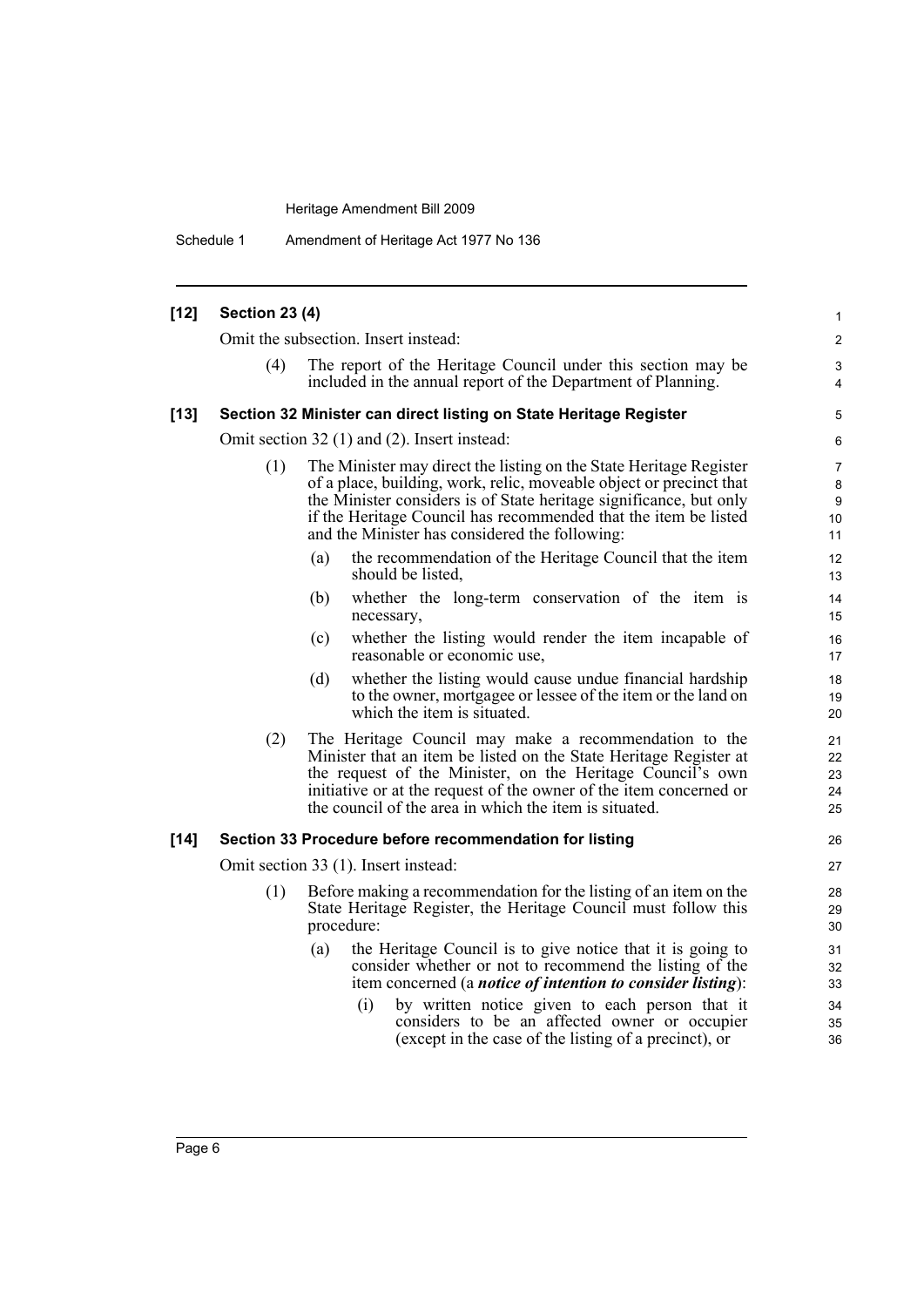Amendment of Heritage Act 1977 No 136 Schedule 1

|        |                    | in the case of the listing of a precinct, by notice<br>(ii)<br>published in at least one metropolitan newspaper<br>and one local newspaper circulating in the precinct,<br>and                                                                                                                                                                   |
|--------|--------------------|--------------------------------------------------------------------------------------------------------------------------------------------------------------------------------------------------------------------------------------------------------------------------------------------------------------------------------------------------|
|        | (b)                | within 14 days after notice of intention to consider listing<br>is given under paragraph $(a)$ $(i)$ , the Heritage Council is to<br>cause a notice of intention to consider listing to be<br>published in at least one newspaper circulating in the area<br>in which the item is situated, and                                                  |
|        | (c)                | a notice of intention to consider listing is to invite<br>submissions on the listing and is to specify a date as the<br>closing date for the receipt of submissions (being a date<br>that is at least 14 days after publication of the newspaper<br>notice) and the manner in which submissions may be<br>made, and                              |
|        | (d)                | the Heritage Council is to consider the submissions that are<br>received before the closing date for receipt of submissions<br>and is to decide within 30 days after that closing date<br>whether or not to recommend the listing, and                                                                                                           |
|        | (e)                | the Heritage Council is to give notice of its decision in the<br>same manner as it is required to give notice of its intention<br>to consider listing under paragraph (a) and is also to give<br>notice to the council of the area in which the item is<br>situated and to each of the persons who made submissions<br>that were considered, and |
|        | (f)                | if the decision of the Heritage Council is to recommend the<br>listing,<br>the Heritage Council<br>is<br>to<br>make<br>that<br>recommendation to the Minister as soon as possible after<br>notice is given of the decision under paragraph (e).                                                                                                  |
| $[15]$ | Section 33 (2) (d) |                                                                                                                                                                                                                                                                                                                                                  |
|        | lessee".           | Omit "without causing undue financial hardship to the owner, mortgagee or                                                                                                                                                                                                                                                                        |
|        |                    | Insert instead "without causing undue financial hardship to the owner,                                                                                                                                                                                                                                                                           |

mortgagee or lessee of the item or the land on which the item is situated".

#### **[16] Section 33 (3) and (4)**

Insert after section 33 (2):

- (3) The Heritage Council must not make a decision to recommend the listing of an item on the State Heritage Register unless it considers that:
	- Page 7

35 36

37 38 39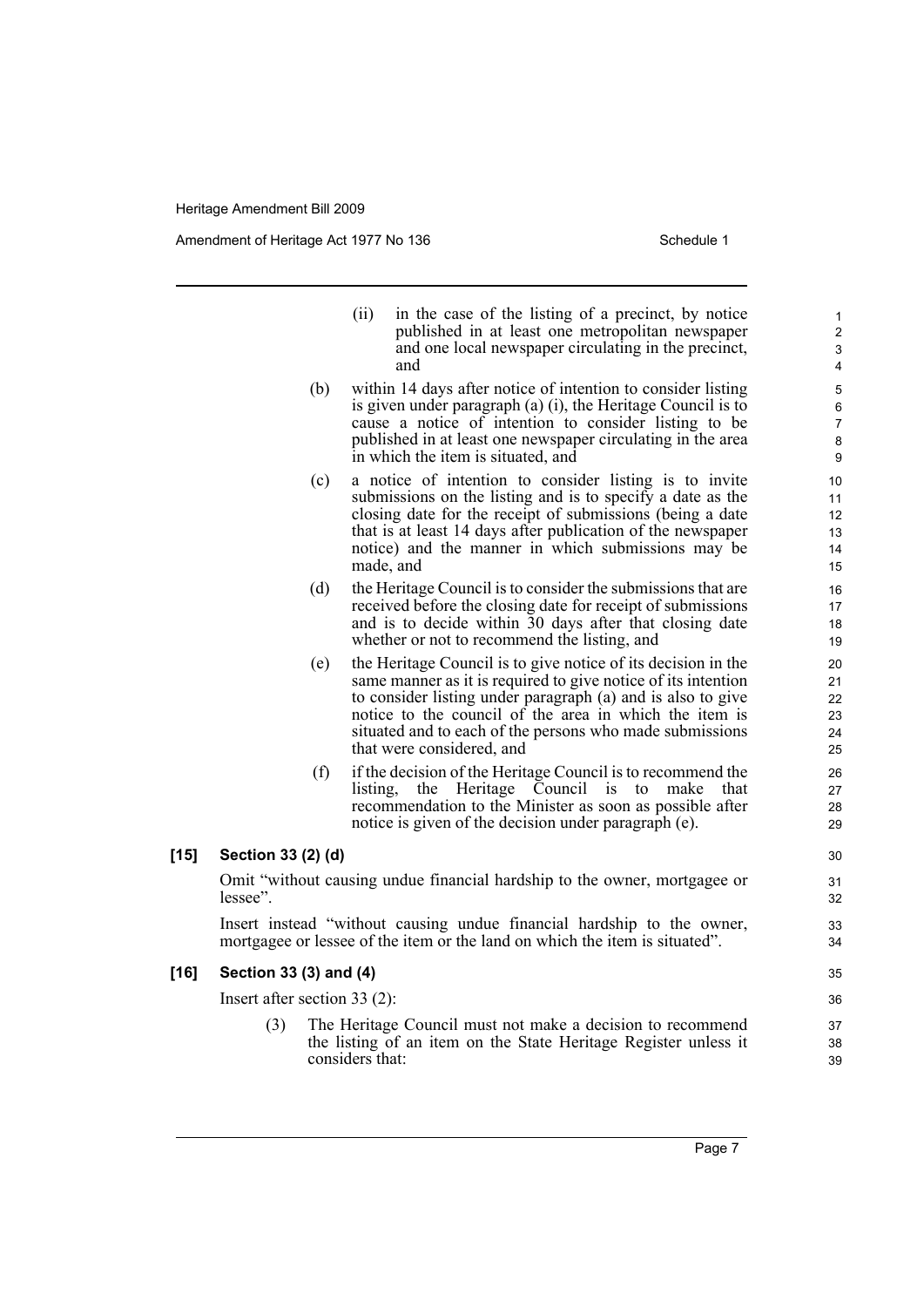Schedule 1 Amendment of Heritage Act 1977 No 136

|        |                                | (a) | the item satisfies more than one of the criteria approved as<br>referred to in section 4A for determining whether an item<br>is of State heritage significance, or                                                             | $\mathbf{1}$<br>$\overline{c}$<br>3 |
|--------|--------------------------------|-----|--------------------------------------------------------------------------------------------------------------------------------------------------------------------------------------------------------------------------------|-------------------------------------|
|        |                                | (b) | if it satisfies only one of those criteria, the item is of such<br>particular significance that it should be listed.                                                                                                           | $\overline{\mathbf{4}}$<br>5        |
|        | (4)                            |     | Without limiting any other matter it may consider in determining<br>whether to make a recommendation, the Heritage Council may<br>consider the following (whether or not any submissions are made<br>under subsection $(2)$ ). | 6<br>7<br>8<br>9                    |
|        |                                | (a) | whether the long-term conservation of the item is<br>necessary,                                                                                                                                                                | 10<br>11                            |
|        |                                | (b) | whether the listing would render the item incapable of<br>reasonable or economic use,                                                                                                                                          | 12<br>13                            |
|        |                                | (c) | whether the listing would cause undue financial hardship<br>to the owner, mortgagee or lessee of the item or the land on<br>which the item is situated.                                                                        | 14<br>15<br>16                      |
| $[17]$ |                                |     | Section 34 Action by Minister following recommendation for listing                                                                                                                                                             | 17                                  |
|        | Insert after section $34(2)$ : |     |                                                                                                                                                                                                                                | 18                                  |
|        | (3)                            |     | The Minister may make a referral or request under this section on<br>the Minister's own motion or after a request by an affected<br>owner, mortgagee, lessee or occupier.                                                      | 19<br>20<br>21                      |
| $[18]$ |                                |     | <b>Section 36 Planning Assessment Commission</b>                                                                                                                                                                               | 22                                  |
|        |                                |     | Omit "an inquiry held by a Commissioner of Inquiry each of the following is<br>entitled to appear before the Commissioner" from section 36 (1).                                                                                | 23<br>24                            |
|        |                                |     | Insert instead "a review conducted by the Planning Assessment Commission<br>each of the following is entitled to appear before the Commission".                                                                                | 25<br>26                            |
| $[19]$ | <b>Section 36 (1)</b>          |     |                                                                                                                                                                                                                                | 27                                  |
|        |                                |     | Insert ", unless otherwise provided by the regulations," after "personally or".                                                                                                                                                | 28                                  |
| $[20]$ | Section 36 (1) (e)             |     |                                                                                                                                                                                                                                | 29                                  |
|        |                                |     | Omit the paragraph. Insert instead:                                                                                                                                                                                            | 30                                  |
|        |                                | (e) | the Director-General or a nominee of the Director-General,                                                                                                                                                                     | 31                                  |
| $[21]$ | Section 36 (1) (f)             |     |                                                                                                                                                                                                                                | 32                                  |
|        |                                |     | Omit "Commissioner of Inquiry". Insert instead "Commission".                                                                                                                                                                   | 33                                  |
|        |                                |     |                                                                                                                                                                                                                                |                                     |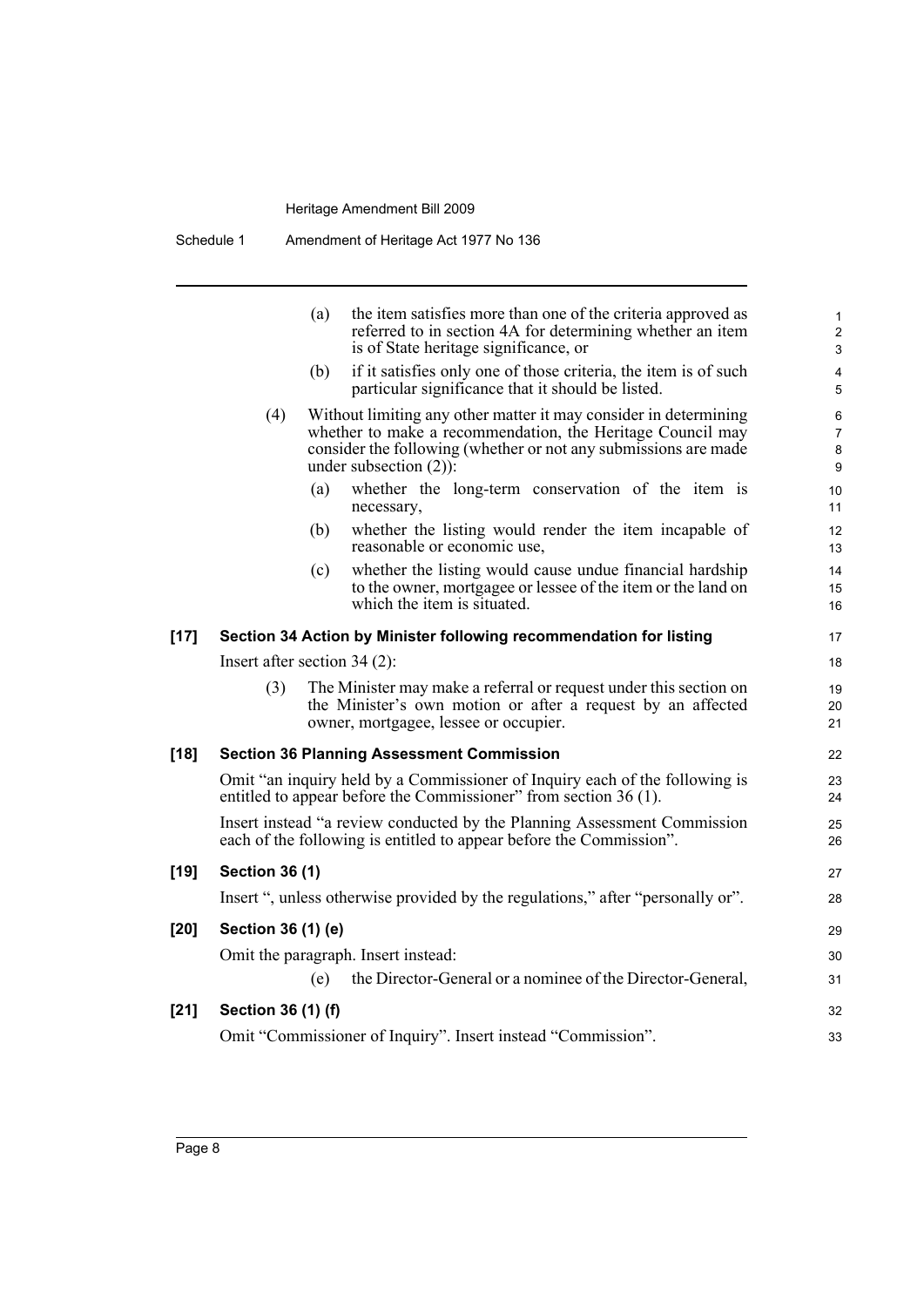| Amendment of Heritage Act 1977 No 136 |  |
|---------------------------------------|--|
|---------------------------------------|--|

Schedule 1

| $[22]$ | <b>Section 36 (2)</b> |                                                                                                                                                                                                                 | $\mathbf{1}$                                                       |
|--------|-----------------------|-----------------------------------------------------------------------------------------------------------------------------------------------------------------------------------------------------------------|--------------------------------------------------------------------|
|        |                       | Omit "inquiry, the Commissioner of Inquiry is to provide a report in writing<br>to the Minister containing a summary of the submissions made at the inquiry,<br>the findings of the Commissioner".              | $\sqrt{2}$<br>$\ensuremath{\mathsf{3}}$<br>$\overline{\mathbf{4}}$ |
|        |                       | Insert instead "review, the Planning Assessment Commission is to provide a<br>report in writing to the Minister containing a summary of the submissions<br>made to the review, the findings of the Commission". | 5<br>$\,6$<br>$\overline{7}$                                       |
| $[23]$ | <b>Section 36 (3)</b> |                                                                                                                                                                                                                 | 8                                                                  |
|        | Omit the subsection.  |                                                                                                                                                                                                                 | 9                                                                  |
| $[24]$ |                       | Section 37 Action by Heritage Council on Minister's decision                                                                                                                                                    | 10                                                                 |
|        |                       | Omit section 37 (1) (a). Insert instead:                                                                                                                                                                        | 11                                                                 |
|        |                       | (a)<br>give notice of the Minister's decision in the same manner<br>as it is required under section 33 $(1)$ (a) to give notice of its<br>intention to consider the listing,                                    | 12<br>13<br>14                                                     |
| $[25]$ |                       | Section 38 Removal of items from State Heritage Register                                                                                                                                                        | 15                                                                 |
|        |                       | Omit section 38 (1). Insert instead:                                                                                                                                                                            | 16                                                                 |
|        | (1)                   | The Minister may, after considering the recommendation of the<br>Heritage Council on the matter, direct the removal of a listing<br>from the State Heritage Register:                                           | 17<br>18<br>19                                                     |
|        |                       | if the Minister is of the opinion that the item is not of State<br>(a)<br>heritage significance, or                                                                                                             | 20<br>21                                                           |
|        |                       | if the Minister is of the opinion that the long-term<br>(b)<br>conservation of the item is not necessary and that either or<br>both of the following apply to the item:                                         | 22<br>23<br>24                                                     |
|        |                       | the listing renders the item incapable of reasonable<br>(i)<br>or economic use,                                                                                                                                 | 25<br>26                                                           |
|        |                       | the listing causes undue financial hardship to the<br>(ii)<br>owner, mortgagee or lessee of the item or the land<br>on which the item is situated.                                                              | 27<br>28<br>29                                                     |
| $[26]$ | <b>Section 38 (3)</b> |                                                                                                                                                                                                                 | 30                                                                 |
|        |                       | Insert "(other than section 33 (3))" after "sections $33-37$ ".                                                                                                                                                 | 31                                                                 |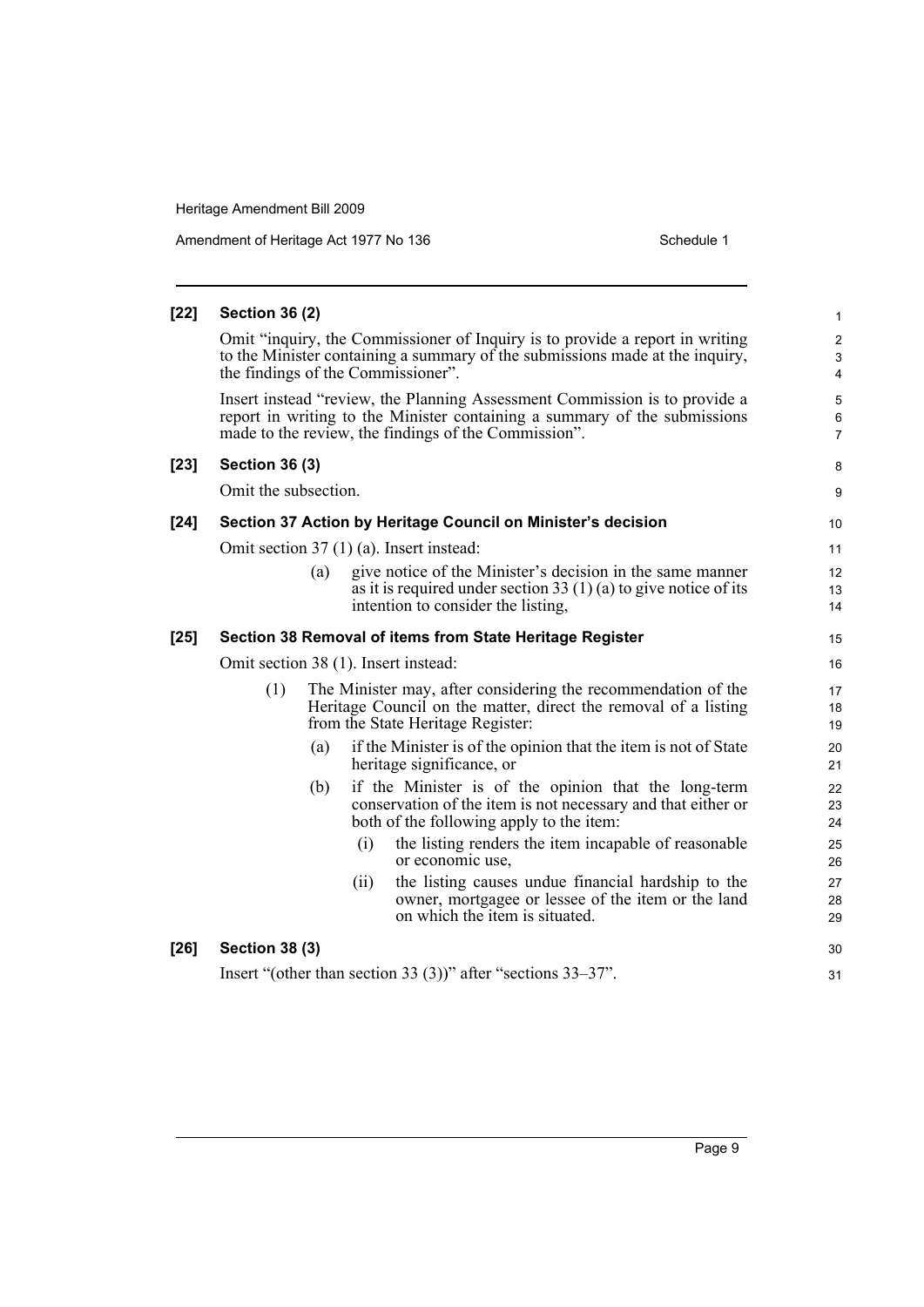Schedule 1 Amendment of Heritage Act 1977 No 136

| $[27]$ | <b>Section 38A</b>                                                   |                          |                                                                                                                                                         |                                                                                                                                                                                                 |                          |  |
|--------|----------------------------------------------------------------------|--------------------------|---------------------------------------------------------------------------------------------------------------------------------------------------------|-------------------------------------------------------------------------------------------------------------------------------------------------------------------------------------------------|--------------------------|--|
|        |                                                                      | Insert after section 38: |                                                                                                                                                         |                                                                                                                                                                                                 | $\overline{2}$           |  |
|        | 38A<br><b>Conservation management plans for State heritage items</b> |                          |                                                                                                                                                         |                                                                                                                                                                                                 |                          |  |
|        |                                                                      | (1)                      | The Heritage Council may, for the purposes of this Act, endorse<br>a conservation management plan for an item listed on the State<br>Heritage Register. |                                                                                                                                                                                                 |                          |  |
|        |                                                                      | (2)                      |                                                                                                                                                         | The regulations may make provision for or with respect to<br>conservation management plans for items listed on the State<br>Heritage Register.                                                  | $\overline{7}$<br>8<br>9 |  |
|        |                                                                      | (3)                      |                                                                                                                                                         | In this section:                                                                                                                                                                                | 10                       |  |
|        |                                                                      |                          |                                                                                                                                                         | conservation management plan means a document that:                                                                                                                                             | 11                       |  |
|        |                                                                      |                          | (a)                                                                                                                                                     | identifies the State heritage significance of an item, and                                                                                                                                      | 12                       |  |
|        |                                                                      |                          | (b)                                                                                                                                                     | sets out policies and strategies for the retention of that<br>significance, and                                                                                                                 | 13<br>14                 |  |
|        |                                                                      |                          | (c)                                                                                                                                                     | is prepared in accordance with the guidelines for the<br>preparation of conservation management plans (if any)<br>publicly issued from time to time by the Heritage Council.                    | 15<br>16<br>17           |  |
| $[28]$ | <b>Register</b>                                                      |                          |                                                                                                                                                         | Section 57 Effect of interim heritage orders and listing on State Heritage                                                                                                                      | 18<br>19                 |  |
|        |                                                                      |                          |                                                                                                                                                         | Insert after section 57 (1C):                                                                                                                                                                   | 20                       |  |
|        |                                                                      | (1D)                     | Council.                                                                                                                                                | Subsection (1) does not apply to anything that is exempted from<br>the operation of this Part by a conservation management plan<br>(within the meaning of section 38A) endorsed by the Heritage | 21<br>22<br>23<br>24     |  |
| $[29]$ |                                                                      |                          |                                                                                                                                                         | <b>Section 62 Matters for consideration</b>                                                                                                                                                     | 25                       |  |
|        |                                                                      |                          |                                                                                                                                                         | Insert after section $62$ (c):                                                                                                                                                                  | 26                       |  |
|        |                                                                      |                          | (c1)                                                                                                                                                    | any applicable conservation management plan (within the<br>meaning of section 38A) endorsed by the Heritage<br>Council, and                                                                     | 27<br>28<br>29           |  |
| $[30]$ |                                                                      |                          |                                                                                                                                                         | <b>Section 72 Right of appearance</b>                                                                                                                                                           | 30                       |  |
|        |                                                                      |                          |                                                                                                                                                         | Insert ", unless otherwise provided by the regulations," after "personally or".                                                                                                                 | 31                       |  |
| $[31]$ |                                                                      |                          |                                                                                                                                                         | <b>Section 79 Right of appearance</b>                                                                                                                                                           | 32                       |  |
|        |                                                                      |                          |                                                                                                                                                         | Insert ", unless otherwise provided by the regulations," after "personally or".                                                                                                                 | 33                       |  |
|        |                                                                      |                          |                                                                                                                                                         |                                                                                                                                                                                                 |                          |  |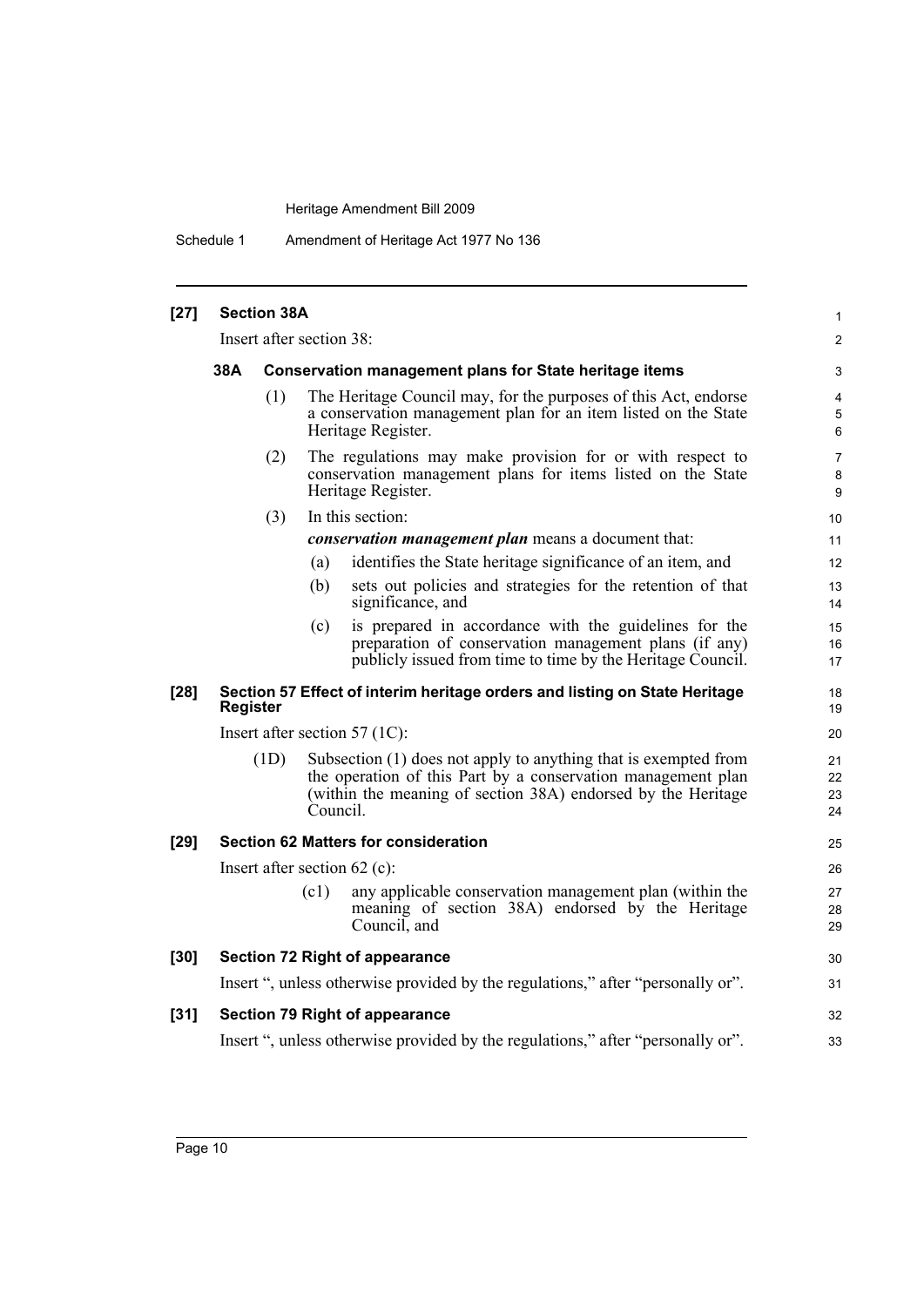Amendment of Heritage Act 1977 No 136 Schedule 1

| $[32]$ | Part 4, Division 5<br>Insert after Division 4: |                   |       |                                                                                                                                                                                                                                                                                                      |                                          |
|--------|------------------------------------------------|-------------------|-------|------------------------------------------------------------------------------------------------------------------------------------------------------------------------------------------------------------------------------------------------------------------------------------------------------|------------------------------------------|
|        |                                                | <b>Division 5</b> |       | Stop work orders                                                                                                                                                                                                                                                                                     | 3                                        |
|        | 79C                                            |                   |       | Order restricting harm to heritage items                                                                                                                                                                                                                                                             | 4                                        |
|        |                                                | (1)               |       | The Minister or the Chairperson may make a stop work order if<br>the Minister or Chairperson is of the opinion that a building,<br>work, relic, moveable object or place the subject of an interim<br>heritage order or listing on the State Heritage Register is being or<br>is about to be harmed. | 5<br>6<br>$\overline{7}$<br>$\bf 8$<br>9 |
|        |                                                | (2)               |       | A stop work order is an order that:                                                                                                                                                                                                                                                                  | 10                                       |
|        |                                                |                   | (a)   | work being carried out on a building, work, relic,<br>moveable object or place cease, and                                                                                                                                                                                                            | 11<br>12                                 |
|        |                                                |                   | (b)   | no work, other than work specified in the order, be carried<br>out on the building, work, relic, moveable object or place<br>within a period of 40 days after the date of the order.                                                                                                                 | 13<br>14<br>15                           |
|        |                                                | (3)               |       | A stop work order takes effect on and from the date that a copy<br>of the order is affixed to the building, work, relic, moveable<br>object or place the subject of the order.                                                                                                                       | 16<br>17<br>18                           |
|        |                                                | (4)               |       | A person must not, while an order under this section is in force,<br>carry out any work, other than such work as may be specified in<br>that order, with respect to the building, work, relic, moveable<br>object or place the subject of that order.                                                | 19<br>20<br>21<br>22                     |
|        |                                                | (5)               |       | The Minister or Chairperson:                                                                                                                                                                                                                                                                         | 23                                       |
|        |                                                |                   | (a)   | may only make a stop work order in relation to work for<br>which approval is required under this Part, and                                                                                                                                                                                           | 24<br>25                                 |
|        |                                                |                   | (b)   | must not make a stop work order in relation to work for<br>which an approval is in force under this Part.                                                                                                                                                                                            | 26<br>27                                 |
|        |                                                | (6)               |       | More than one stop work order may not be made in relation to the<br>same work.                                                                                                                                                                                                                       | 28<br>29                                 |
|        |                                                | (7)               | work. | Nothing in this section prevents a person from seeking, or the<br>Court from granting, an order under section 154 in relation to                                                                                                                                                                     | 30<br>31<br>32                           |
|        |                                                | (8)               |       | A stop work order ceases to have effect if an order is made in<br>relation to the work concerned under section 154 or the work is<br>approved under this Part.                                                                                                                                       | 33<br>34<br>35                           |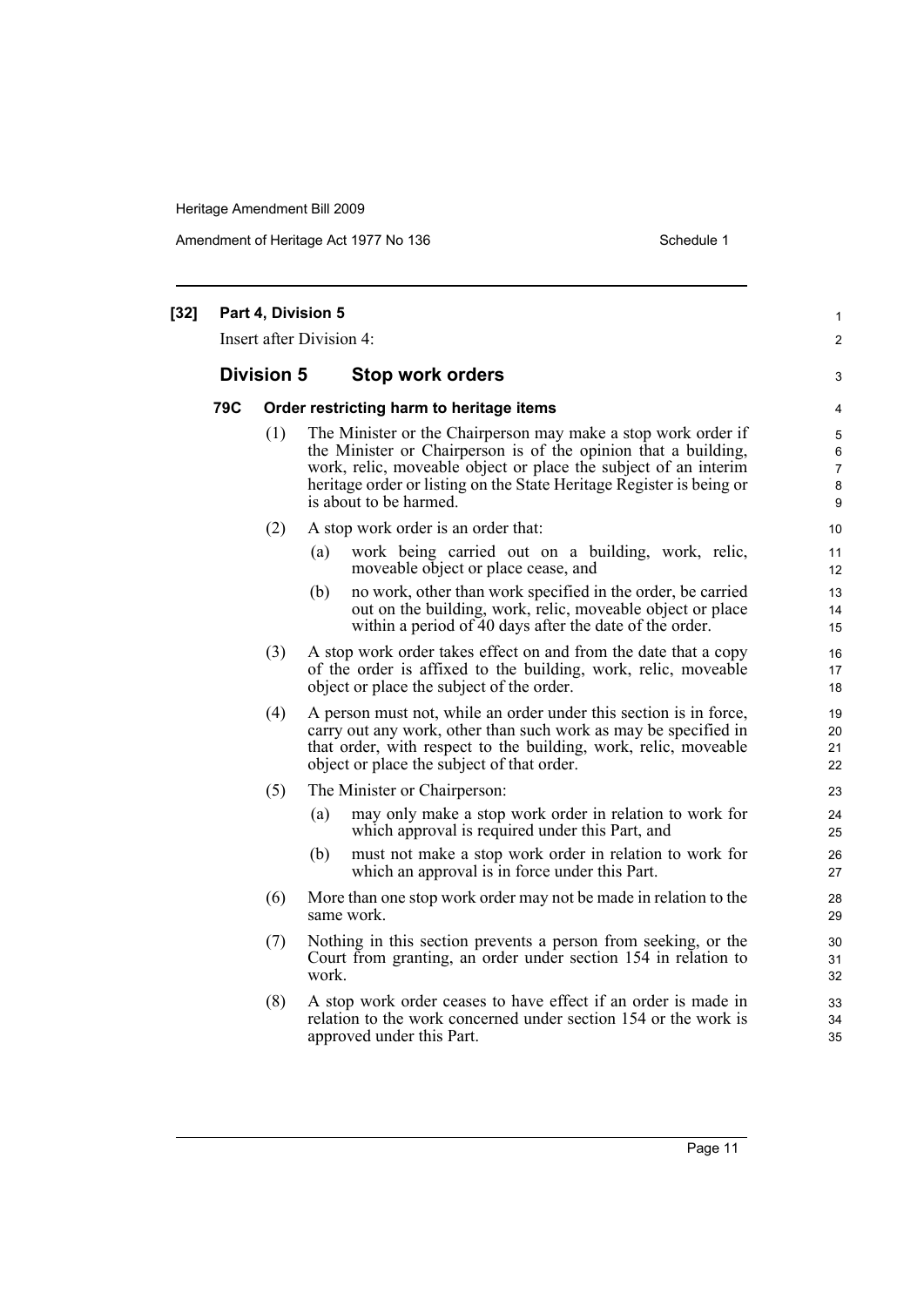Schedule 1 Amendment of Heritage Act 1977 No 136

|        | (9)<br>Section 137A applies in respect of a building, work, relic,<br>moveable object or place subject to a stop work order in the same<br>way as it applies to a building, work, relic, moveable object or<br>place subject to an order under section 136 (1). |
|--------|-----------------------------------------------------------------------------------------------------------------------------------------------------------------------------------------------------------------------------------------------------------------|
| $[33]$ | Section 139 Excavation permit required in certain circumstances                                                                                                                                                                                                 |
|        | Omit section 139 (4) (d). Insert instead:                                                                                                                                                                                                                       |
|        | (d)<br>any disturbance or excavation of land in respect of which<br>an archaeological assessment approved by the Heritage<br>Council indicates that there is little likelihood of there<br>being any relics in the land.                                        |
| $[34]$ | <b>Section 151 Evidence</b>                                                                                                                                                                                                                                     |
|        | Omit "in the custody of the Heritage Office, under the hand of the Chief<br>Administrative Officer or other prescribed officer of the Heritage Office" from<br>section 151 $(2)$ $(b)$ .                                                                        |
|        | Insert instead "in the custody of the Department of Planning, under the hand<br>of an officer of that Department".                                                                                                                                              |
| $[35]$ | <b>Section 151 (3)</b>                                                                                                                                                                                                                                          |
|        | Omit "Heritage Office" wherever occurring.                                                                                                                                                                                                                      |
|        | Insert instead "Department of Planning".                                                                                                                                                                                                                        |
| $[36]$ | <b>Section 169 Delegation of functions</b>                                                                                                                                                                                                                      |
|        | Insert "under this Act" after "functions" in section 169 (1).                                                                                                                                                                                                   |
| $[37]$ | Section 169 (5)-(12)                                                                                                                                                                                                                                            |
|        | Omit the subsections.                                                                                                                                                                                                                                           |
| $[38]$ | <b>Section 170 Heritage and Conservation Register</b>                                                                                                                                                                                                           |
|        | Omit section 170 (4) (a). Insert instead:                                                                                                                                                                                                                       |
|        | which is of a class prescribed by the regulations, and<br>(a)                                                                                                                                                                                                   |
| $[39]$ | Section 170A Heritage management by government instrumentalities                                                                                                                                                                                                |
|        | Omit section 170A (4).                                                                                                                                                                                                                                          |
|        |                                                                                                                                                                                                                                                                 |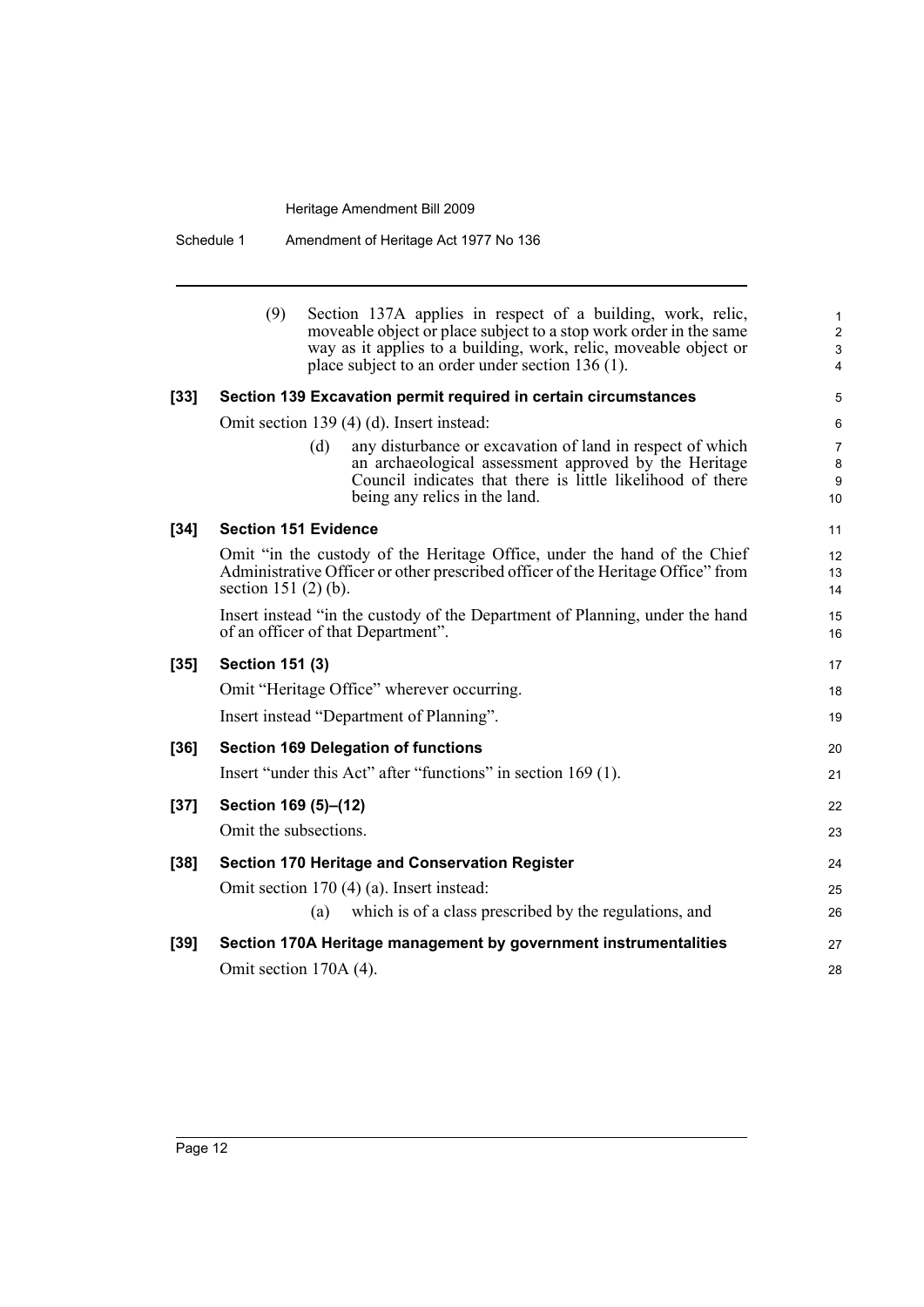Amendment of Heritage Act 1977 No 136 Schedule 1

| $[40]$ | <b>Section 170B</b>                                                           |                                                                                      |                                                                                                                                                                                                                                                                                                                          |                                           |  |
|--------|-------------------------------------------------------------------------------|--------------------------------------------------------------------------------------|--------------------------------------------------------------------------------------------------------------------------------------------------------------------------------------------------------------------------------------------------------------------------------------------------------------------------|-------------------------------------------|--|
|        | Insert after section 170A:                                                    |                                                                                      |                                                                                                                                                                                                                                                                                                                          |                                           |  |
|        | 170B                                                                          | Referral to panel of submissions relating to items of local heritage<br>significance |                                                                                                                                                                                                                                                                                                                          |                                           |  |
|        |                                                                               | (1)                                                                                  | This section applies if a submission is made under Part 3 of the<br><i>Environmental Planning and Assessment Act 1979</i> objecting to<br>the identification of an item as an item of heritage significance<br>(however described) in a proposed local environmental plan.                                               | 5<br>$\,6\,$<br>$\overline{7}$<br>$\bf 8$ |  |
|        |                                                                               | (2)                                                                                  | A council that is the relevant planning authority under that Act<br>for the proposed local environmental plan may (but need not)<br>refer the submission, or any matter related to the submission, to a<br>panel constituted by the council under section 23I of that Act for<br>assessment by the panel under that Act. | 9<br>10<br>11<br>12<br>13                 |  |
|        |                                                                               | (3)                                                                                  | Nothing in this section affects the operation of Part 3 of the<br>Environmental Planning and Assessment Act 1979 with respect<br>to issues raised in a submission or limits any matter that may be<br>referred to a panel under that Act by a council.                                                                   | 14<br>15<br>16<br>17                      |  |
| $[41]$ |                                                                               |                                                                                      | <b>Schedule 1 Savings and transitional provisions</b>                                                                                                                                                                                                                                                                    | 18                                        |  |
|        | Insert at the end of clause $1(1)$ :                                          |                                                                                      |                                                                                                                                                                                                                                                                                                                          |                                           |  |
|        |                                                                               |                                                                                      | Heritage Amendment Act 2009                                                                                                                                                                                                                                                                                              | 20                                        |  |
| $[42]$ |                                                                               | <b>Schedule 1</b>                                                                    |                                                                                                                                                                                                                                                                                                                          | 21                                        |  |
|        | Insert at the end of the Schedule with appropriate Part and clause numbering: |                                                                                      |                                                                                                                                                                                                                                                                                                                          |                                           |  |
|        | <b>Part</b>                                                                   |                                                                                      | Provisions consequent on enactment of<br><b>Heritage Amendment Act 2009</b>                                                                                                                                                                                                                                              | 23<br>24                                  |  |
|        |                                                                               |                                                                                      | <b>Definition</b>                                                                                                                                                                                                                                                                                                        | 25                                        |  |
|        |                                                                               |                                                                                      | In this Part, 2009 amending Act means the Heritage Amendment<br>Act 2009.                                                                                                                                                                                                                                                | 26<br>27                                  |  |
|        |                                                                               |                                                                                      | Determination of heritage significance                                                                                                                                                                                                                                                                                   | 28                                        |  |
|        |                                                                               | (1)                                                                                  | The criteria notified in the Gazette under section 4A (3), as in<br>force before its substitution by the 2009 amending Act, are taken<br>to be criteria approved by the Minister and published in the<br>Gazette under section $4A(3)$ as substituted by the 2009 amending<br>Act.                                       | 29<br>30<br>31<br>32<br>33                |  |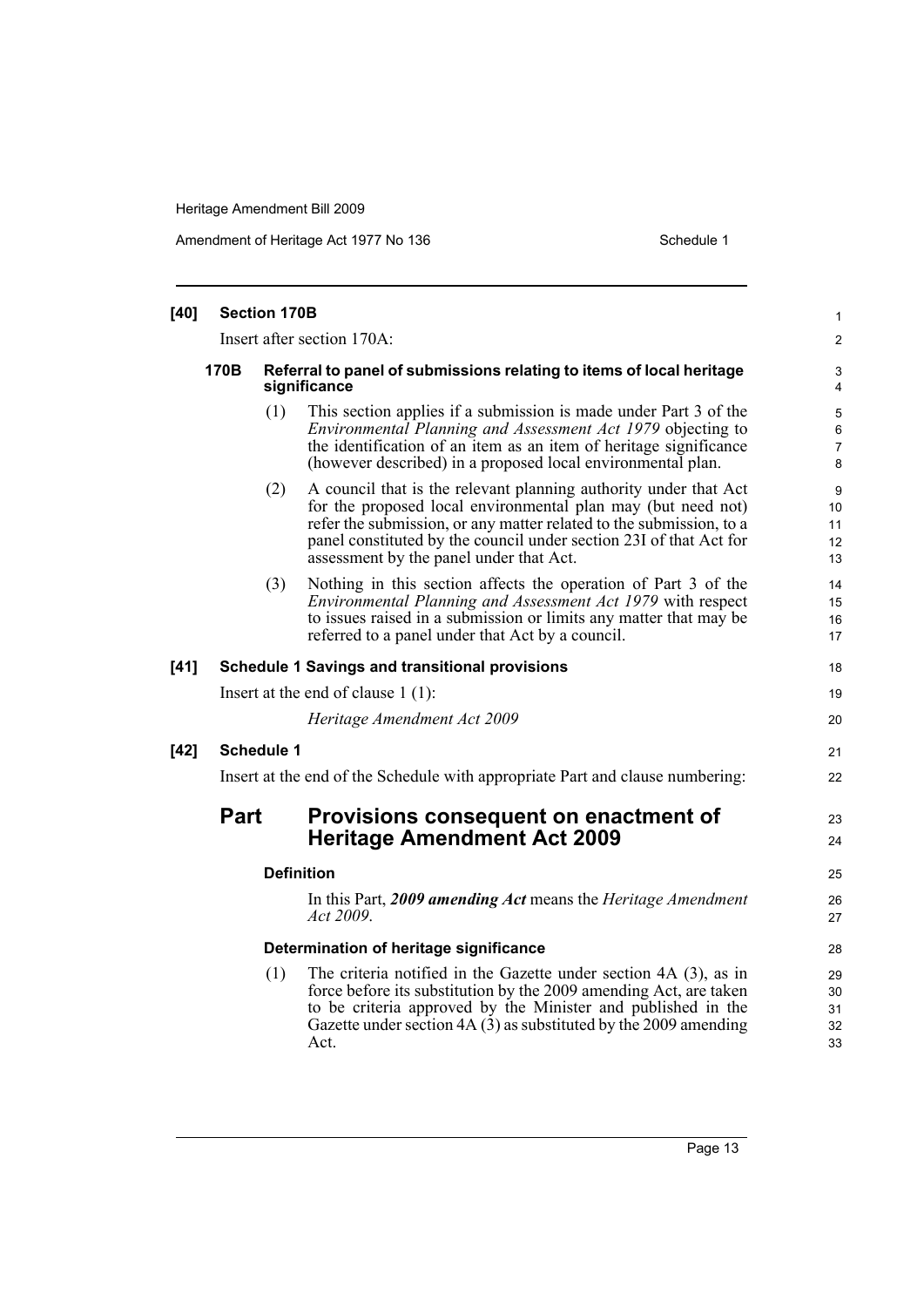Schedule 1 Amendment of Heritage Act 1977 No 136

(2) The Minister may, by notice published in the Gazette, revoke approval of any criteria taken to be approved and published under subclause (1).

### **Heritage Council** (1) In this clause:

4

1 2 3

5

- *existing appointed member* means a member appointed under section  $8(\overline{2})$  (a) (ii) or (b), and holding office as such a member, immediately before the substitution of section 8 by the 2009 amending Act.
- (2) A person who held office as a member (other than an existing appointed member) of the Heritage Council immediately before the substitution of section 8 by the 2009 amending Act ceases to hold office on that substitution and is not entitled to any remuneration or compensation for loss of office.
- (3) Subject to clause 6 of Schedule 2, an existing appointed member continues in office as a member of the Heritage Council after that substitution for the remainder of the term of the person's appointment (as specified in the member's instrument of appointment under section 8 as in force before that substitution). Any such member, if eligible for reappointment, may be reappointed.
- (4) The Heritage Council, as constituted immediately after the substitution of section 8 by the 2009 amending Act, is a continuation of, and the same legal entity as, the Heritage Council as constituted immediately before that substitution.

#### **Recommendations relating to State heritage listing**

- (1) Section 32, as in force before its amendment by the 2009 amending Act, applies to the listing of an item for which a recommendation was made by the Heritage Council, but not determined by the Minister, before that amendment.
- (2) Section 38, as in force before its amendment by the 2009 amending Act, applies to the removal of an item for which a recommendation was made by the Heritage Council, but not determined by the Minister, before that amendment.

#### **Heritage and Conservation Registers of government instrumentalities**

(1) Section 170 (4), as in force before its amendment by the 2009 amending Act, continues to apply in respect of a government instrumentality if the instrumentality had furnished a copy of its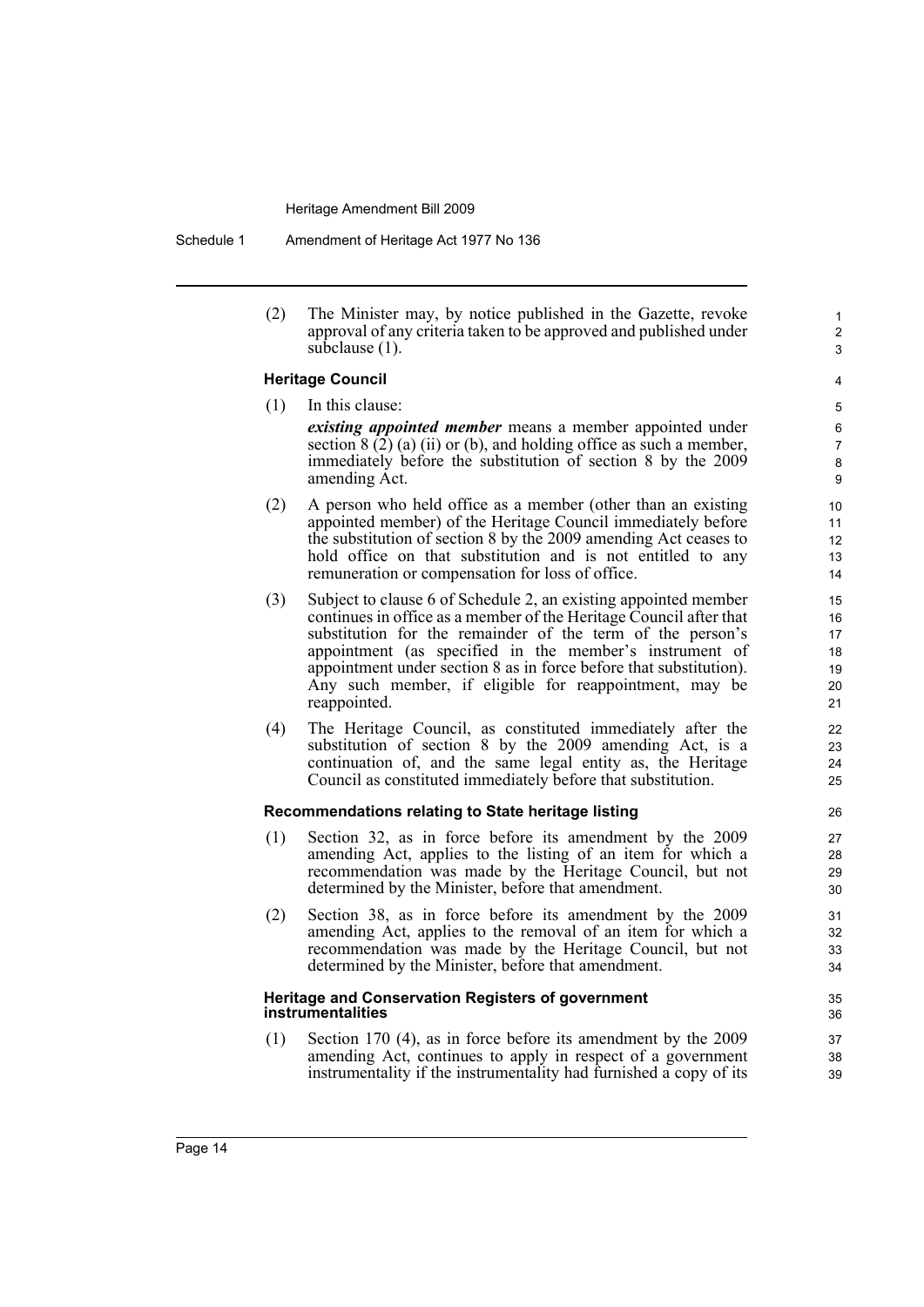9 10

11

12

28

Heritage and Conservation Register to the Heritage Council before that amendment.

(2) This clause ceases to apply to a government instrumentality when the instrumentality amends its Heritage and Conservation Register in accordance with section 170  $\overline{(4)}$ , as amended by the 2009 amending Act.

### **[43] Schedule 2**

Insert after Schedule 1:

## **Schedule 2 Members and procedure of Heritage Council**

(Section 9)

## **Part 1 General**

| 1                                                                                          |                            | <b>Definitions</b>                                                                                                   | 13       |  |
|--------------------------------------------------------------------------------------------|----------------------------|----------------------------------------------------------------------------------------------------------------------|----------|--|
|                                                                                            |                            | In this Schedule:                                                                                                    | 14       |  |
| <i>appointed member</i> means a member appointed by the Minister<br>under section $8(1)$ . |                            |                                                                                                                      |          |  |
| <b>Chairperson</b> means the Chairperson of the Heritage Council.                          |                            |                                                                                                                      |          |  |
|                                                                                            |                            | <b>Deputy Chairperson</b> means the Deputy Chairperson of the<br>Heritage Council.                                   | 18<br>19 |  |
|                                                                                            |                            | <i>member</i> means any member of the Heritage Council.                                                              | 20       |  |
| Constitution<br>Part 2                                                                     |                            |                                                                                                                      | 21       |  |
| $\mathbf{2}$                                                                               | Terms of office of members |                                                                                                                      | 22       |  |
|                                                                                            |                            | Subject to this Schedule and the regulations, an appointed                                                           | 23       |  |
|                                                                                            |                            | member holds office for such period (not exceeding 3 years) as is                                                    | 24       |  |
|                                                                                            |                            | specified in the member's instrument of appointment, but is<br>eligible (if otherwise qualified) for re-appointment. | 25<br>26 |  |
| 3                                                                                          |                            | <b>Part-time appointments</b>                                                                                        | 27       |  |

#### **3 Part-time appointments**

Appointed members hold office as part-time members.

### **4 Remuneration**

An appointed member is entitled to be paid such remuneration (including travelling and subsistence allowances) as the Minister may from time to time determine in respect of the member.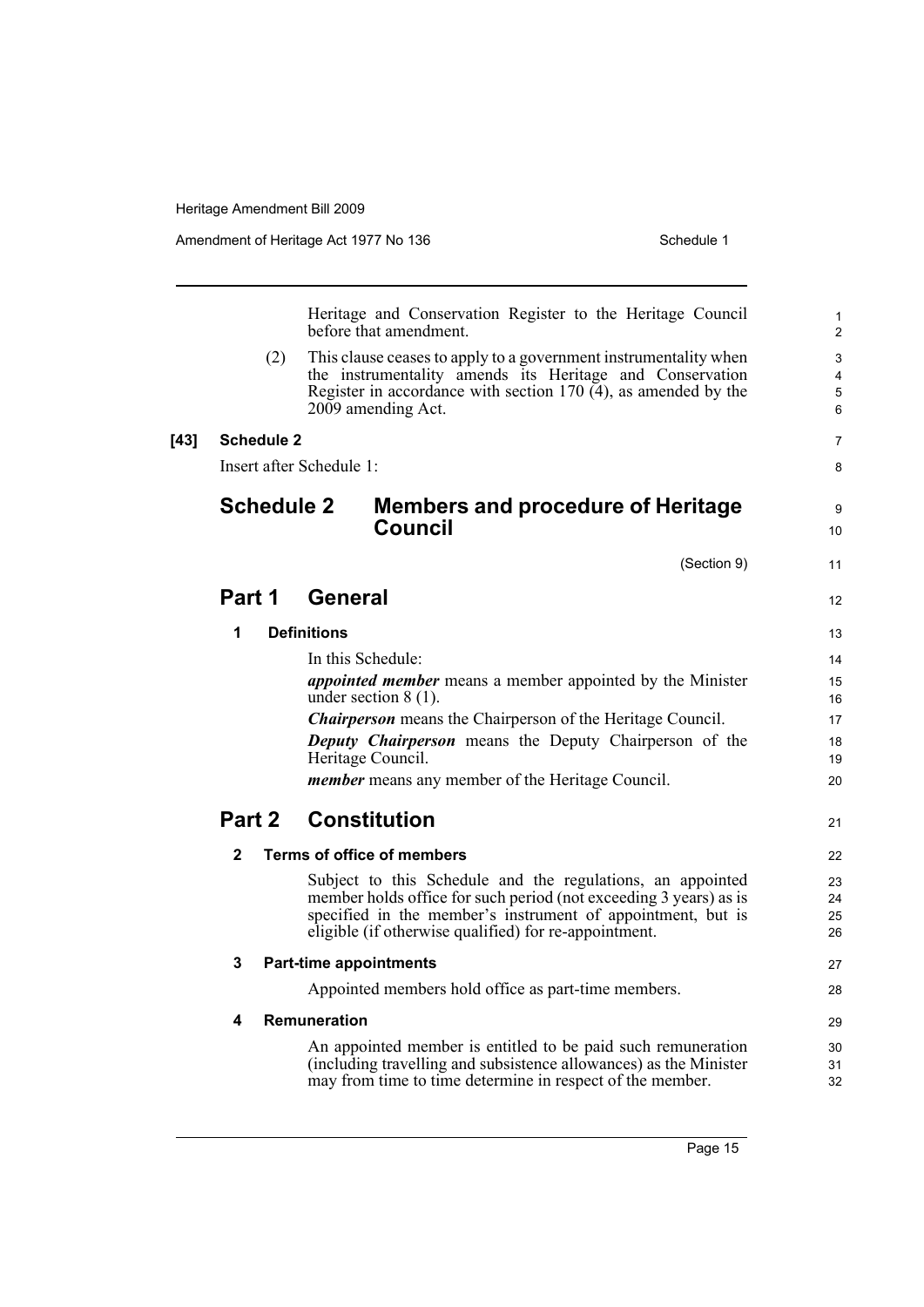Schedule 1 Amendment of Heritage Act 1977 No 136

#### **5 Deputies** (1) The Minister may, from time to time, appoint a person to be the deputy of an appointed member, and may revoke any such appointment. (2) A member (other than an appointed member) may, from time to time, appoint a person to be the deputy of the member, and may revoke any such appointment. (3) In the absence of a member, the member's deputy may, if available, act in the place of the member. (4) While acting in the place of a member, a person has all the functions of the member and is taken to be a member. (5) For the purposes of this clause, a vacancy in the office of a member is taken to be an absence of the member. (6) This clause does not operate to confer on the deputy of a member who is the Chairperson or Deputy Chairperson the member's functions as Chairperson or Deputy Chairperson. **6 Vacancy in office of appointed member** (1) The office of an appointed member becomes vacant if the member: (a) dies, or (b) completes a term of office and is not re-appointed, or (c) resigns the office by instrument in writing addressed to the Minister, or (d) is removed from office by the Minister under this clause, or (e) is absent from 3 consecutive meetings of the Heritage Council of which reasonable notice has been given to the member personally or by post, except on leave granted by the Council or unless the member is excused by the Council for having been absent from those meetings, or (f) becomes bankrupt, applies to take the benefit of any law for the relief of bankrupt or insolvent debtors, compounds with his or her creditors or makes an assignment of his or her remuneration for their benefit, or (g) becomes a mentally incapacitated person, or 1 2 3 4 5 6 7 8 9 10 11 12 13 14 15 16 17 18 19 20 21 22 23 24 25 26 27 28 29 30 31 32 33 34 35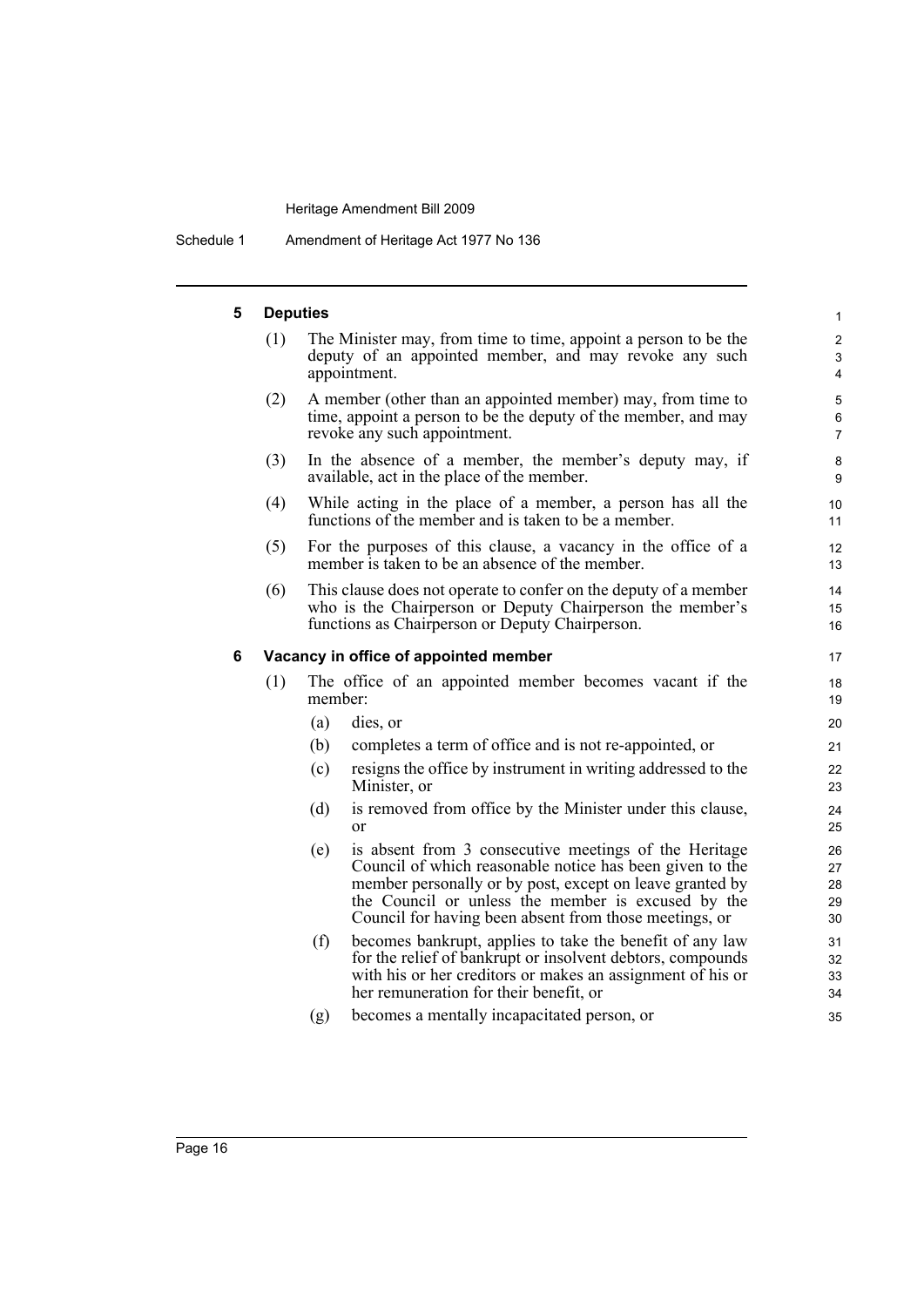Amendment of Heritage Act 1977 No 136 Schedule 1

|   |                                                  | (h)                                                                                                                                                                                | is convicted in New South Wales of an offence that is<br>punishable by imprisonment for 12 months or more or is<br>convicted elsewhere than in New South Wales of an<br>offence that, if committed in New South Wales, would be<br>an offence so punishable. | $\mathbf{1}$<br>$\overline{2}$<br>3<br>$\overline{\mathbf{4}}$<br>5 |  |  |  |
|---|--------------------------------------------------|------------------------------------------------------------------------------------------------------------------------------------------------------------------------------------|--------------------------------------------------------------------------------------------------------------------------------------------------------------------------------------------------------------------------------------------------------------|---------------------------------------------------------------------|--|--|--|
|   | (2)                                              | any time.                                                                                                                                                                          | The Minister may remove an appointed member from office at                                                                                                                                                                                                   | 6<br>$\overline{7}$                                                 |  |  |  |
| 7 | Filling of vacancy in office of appointed member |                                                                                                                                                                                    |                                                                                                                                                                                                                                                              |                                                                     |  |  |  |
|   |                                                  | If the office of an appointed member becomes vacant, a person is,<br>subject to this Act and the regulations, to be appointed to fill the<br>vacancy.                              |                                                                                                                                                                                                                                                              |                                                                     |  |  |  |
| 8 |                                                  |                                                                                                                                                                                    | <b>Chairperson and Deputy Chairperson</b>                                                                                                                                                                                                                    | 12                                                                  |  |  |  |
|   | (1)                                              |                                                                                                                                                                                    | The Chairperson or Deputy Chairperson vacates office as<br>Chairperson or Deputy Chairperson if he or she:                                                                                                                                                   | 13<br>14                                                            |  |  |  |
|   |                                                  | (a)                                                                                                                                                                                | is removed from that office by the Minister under this<br>clause, or                                                                                                                                                                                         | 15<br>16                                                            |  |  |  |
|   |                                                  | (b)                                                                                                                                                                                | resigns that office by instrument in writing addressed to<br>the Minister, or                                                                                                                                                                                | 17<br>18                                                            |  |  |  |
|   |                                                  | (c)                                                                                                                                                                                | ceases to be a member of the Heritage Council.                                                                                                                                                                                                               | 19                                                                  |  |  |  |
|   | (2)                                              | The Minister may at any time remove the Chairperson or Deputy<br>20<br>Chairperson from office as Chairperson or Deputy Chairperson.<br>21                                         |                                                                                                                                                                                                                                                              |                                                                     |  |  |  |
| 9 | <b>Disclosure of pecuniary interests</b>         |                                                                                                                                                                                    |                                                                                                                                                                                                                                                              |                                                                     |  |  |  |
|   | (1)                                              | If:                                                                                                                                                                                |                                                                                                                                                                                                                                                              | 23                                                                  |  |  |  |
|   |                                                  | (a)                                                                                                                                                                                | a member has a direct or indirect pecuniary interest in a<br>matter being considered or about to be considered at a<br>meeting of the Heritage Council, and                                                                                                  | 24<br>25<br>26                                                      |  |  |  |
|   |                                                  | (b)                                                                                                                                                                                | the interest appears to raise a conflict with the proper<br>performance of the member's duties in relation to the<br>consideration of the matter,                                                                                                            | 27<br>28<br>29                                                      |  |  |  |
|   |                                                  | the member must, as soon as possible after the relevant facts have<br>come to the member's knowledge, disclose the nature of the<br>interest at a meeting of the Heritage Council. |                                                                                                                                                                                                                                                              |                                                                     |  |  |  |
|   | (2)                                              |                                                                                                                                                                                    | A disclosure by a member at a meeting of the Heritage Council<br>that the member:                                                                                                                                                                            | 33<br>34                                                            |  |  |  |
|   |                                                  | (a)                                                                                                                                                                                | is a member, or is in the employment, of a specified<br>company or other body, or                                                                                                                                                                            | 35<br>36                                                            |  |  |  |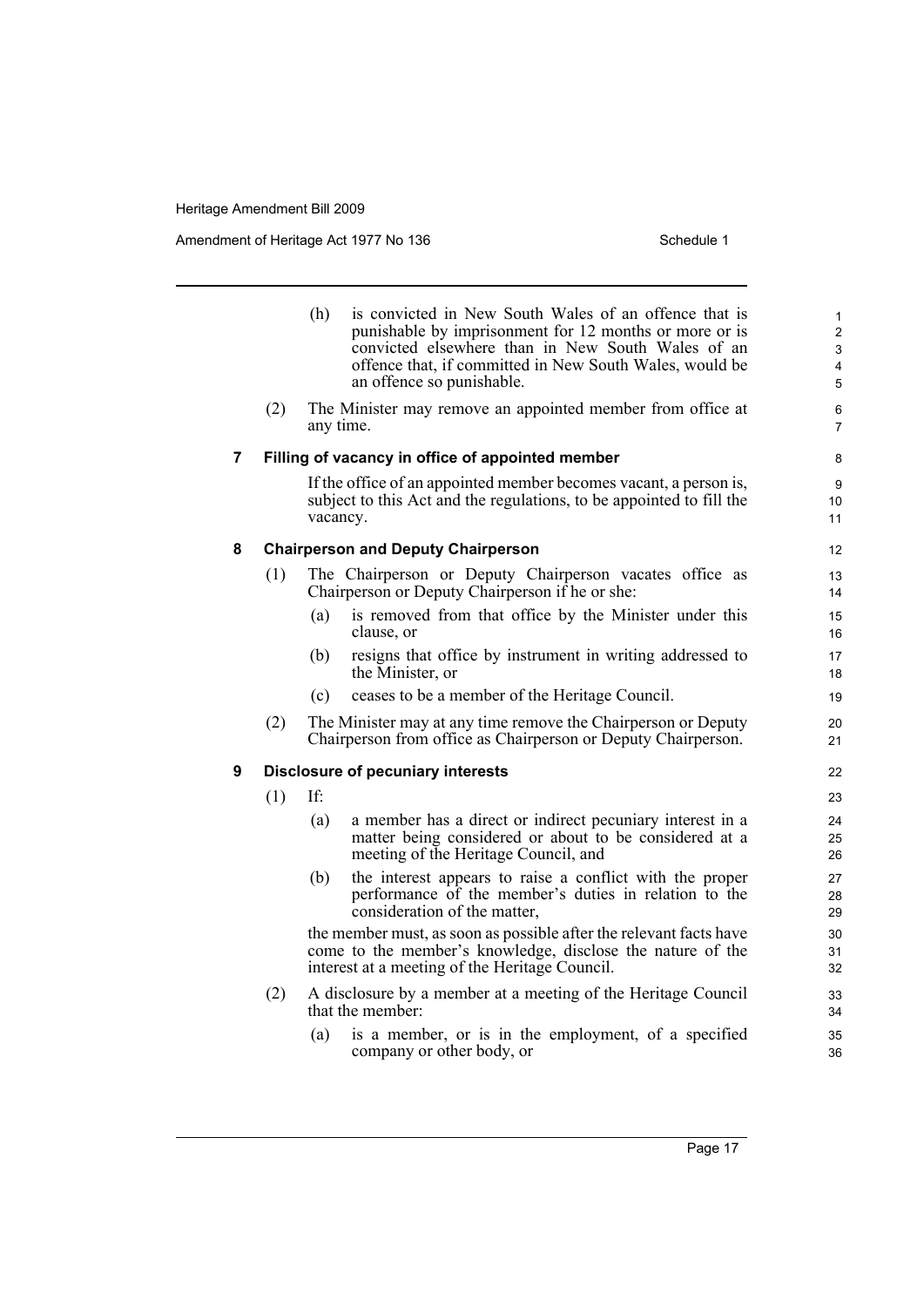(b) is a partner, or is in the employment, of a specified person, or

(c) has some other specified interest relating to a specified company or other body or to a specified person,

is a sufficient disclosure of the nature of the interest in any matter relating to that company or other body or to that person which may arise after the date of the disclosure and which is required to be disclosed under subclause (1).

- (3) Particulars of any disclosure made under this clause must be recorded by the Heritage Council in a book kept for the purpose and that book must be open at all reasonable hours to inspection by any person on payment of the fee determined by the Heritage Council.
- (4) After a member has disclosed the nature of an interest in any matter, the member must not, unless the Minister or the Heritage Council otherwise determines:
	- (a) be present during any deliberation of the Heritage Council with respect to the matter, or
	- (b) take part in any decision of the Heritage Council with respect to the matter.
- (5) For the purposes of the making of a determination by the Heritage Council under subclause (4), a member who has a direct or indirect pecuniary interest in a matter to which the disclosure relates must not:
	- (a) be present during any deliberation of the Heritage Council for the purpose of making the determination, or
	- (b) take part in the making by the Heritage Council of the determination.
- (6) A contravention of this clause does not invalidate any decision of the Heritage Council.
- (7) This clause applies to a member of a committee of the Heritage Council and the committee in the same way as it applies to a member of the Heritage Council and the Heritage Council.

#### **10 Effect of certain other Acts**

(1) Chapter 2 of the *Public Sector Employment and Management Act 2002* does not apply to or in respect of the appointment of an appointed member.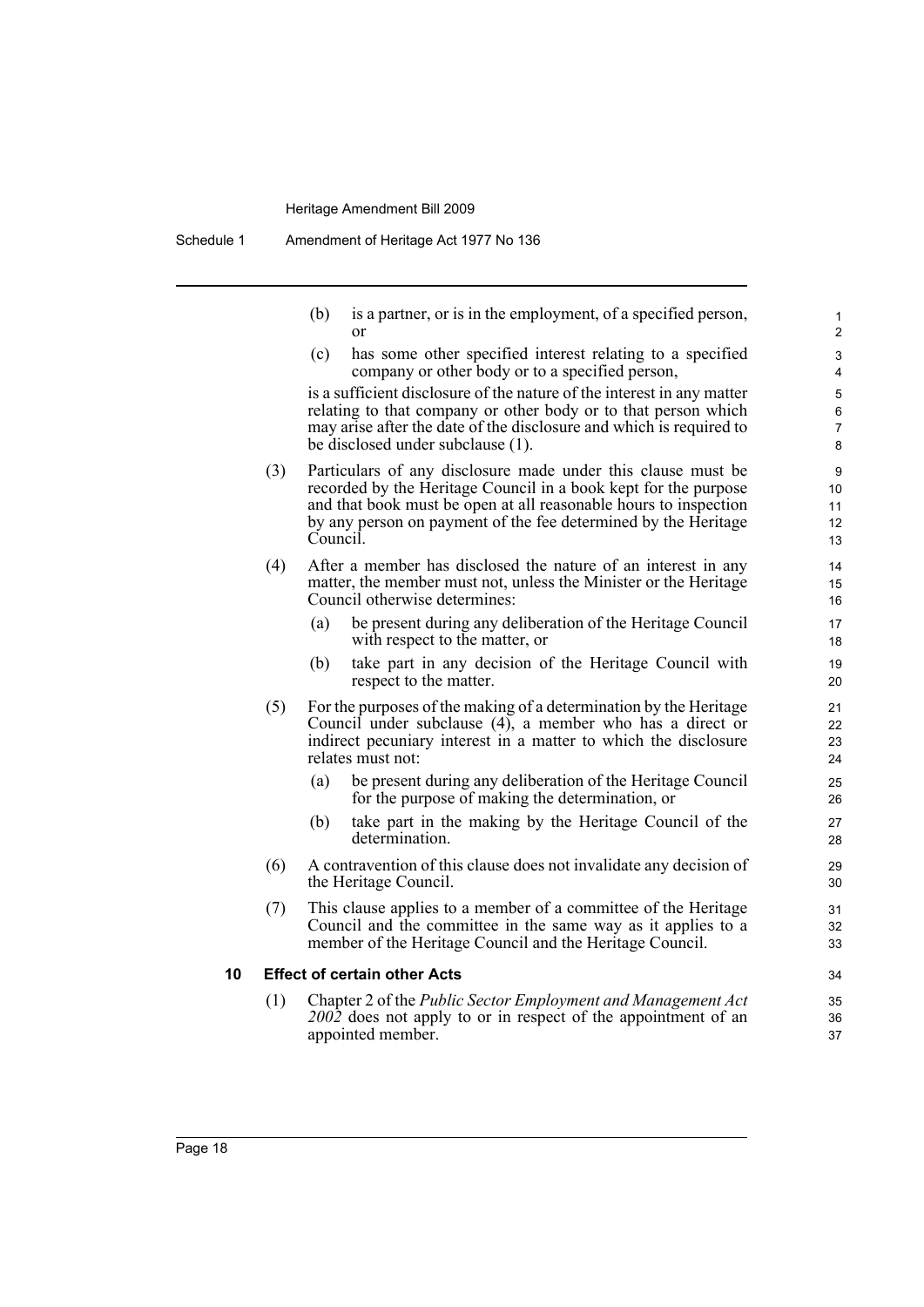|        | (2)                                                                        | If by or under any Act provision is made:                                                                                                                                                                                                                                                                                           | 1                          |  |  |
|--------|----------------------------------------------------------------------------|-------------------------------------------------------------------------------------------------------------------------------------------------------------------------------------------------------------------------------------------------------------------------------------------------------------------------------------|----------------------------|--|--|
|        |                                                                            | requiring a person who is the holder of a specified office to<br>(a)<br>devote the whole of his or her time to the duties of that<br>office, or                                                                                                                                                                                     | $\overline{2}$<br>3<br>4   |  |  |
|        |                                                                            | prohibiting the person from engaging in employment<br>(b)<br>outside the duties of that office,                                                                                                                                                                                                                                     | 5<br>6                     |  |  |
|        |                                                                            | the provision does not operate to disqualify the person from<br>holding that office and also the office of an appointed member or<br>from accepting and retaining any remuneration payable to the<br>person under this Act as a member.                                                                                             | 7<br>8<br>9<br>10          |  |  |
| Part 3 |                                                                            | <b>Procedure</b>                                                                                                                                                                                                                                                                                                                    | 11                         |  |  |
| 11     | <b>General procedure</b>                                                   |                                                                                                                                                                                                                                                                                                                                     | 12                         |  |  |
|        |                                                                            | The procedure for the calling of meetings of the Heritage Council<br>and for the conduct of business at those meetings is, subject to<br>this Act and the regulations, to be as determined by the Heritage<br>Council.                                                                                                              | 13<br>14<br>15<br>16       |  |  |
| 12     | Quorum                                                                     |                                                                                                                                                                                                                                                                                                                                     |                            |  |  |
|        |                                                                            | The quorum for a meeting of the Heritage Council is a majority<br>of its members for the time being.                                                                                                                                                                                                                                | 18<br>19                   |  |  |
| 13     |                                                                            | <b>Presiding member</b>                                                                                                                                                                                                                                                                                                             | 20                         |  |  |
|        | (1)                                                                        | The Chairperson (or, in the absence of the Chairperson, the<br>Deputy Chairperson, or in the absence of both the Chairperson<br>and the Deputy Chairperson, a person elected by the members of<br>the Heritage Council who are present at a meeting of the Heritage<br>Council) is to preside at a meeting of the Heritage Council. | 21<br>22<br>23<br>24<br>25 |  |  |
|        | (2)                                                                        | The presiding member has a deliberative vote and, in the event of<br>an equality of votes, has a second or casting vote.                                                                                                                                                                                                            | 26<br>27                   |  |  |
| 14     | Voting                                                                     |                                                                                                                                                                                                                                                                                                                                     |                            |  |  |
|        |                                                                            | A decision supported by a majority of the votes cast at a meeting<br>of the Heritage Council at which a quorum is present is the<br>decision of the Heritage Council.                                                                                                                                                               | 29<br>30<br>31             |  |  |
| 15     | Transaction of business outside meetings or by telephone or other<br>means |                                                                                                                                                                                                                                                                                                                                     |                            |  |  |
|        | (1)                                                                        | The Heritage Council may, if it thinks fit, transact any of its<br>business by the circulation of papers among all the members of<br>the Heritage Council for the time being, and a resolution in                                                                                                                                   | 34<br>35<br>36             |  |  |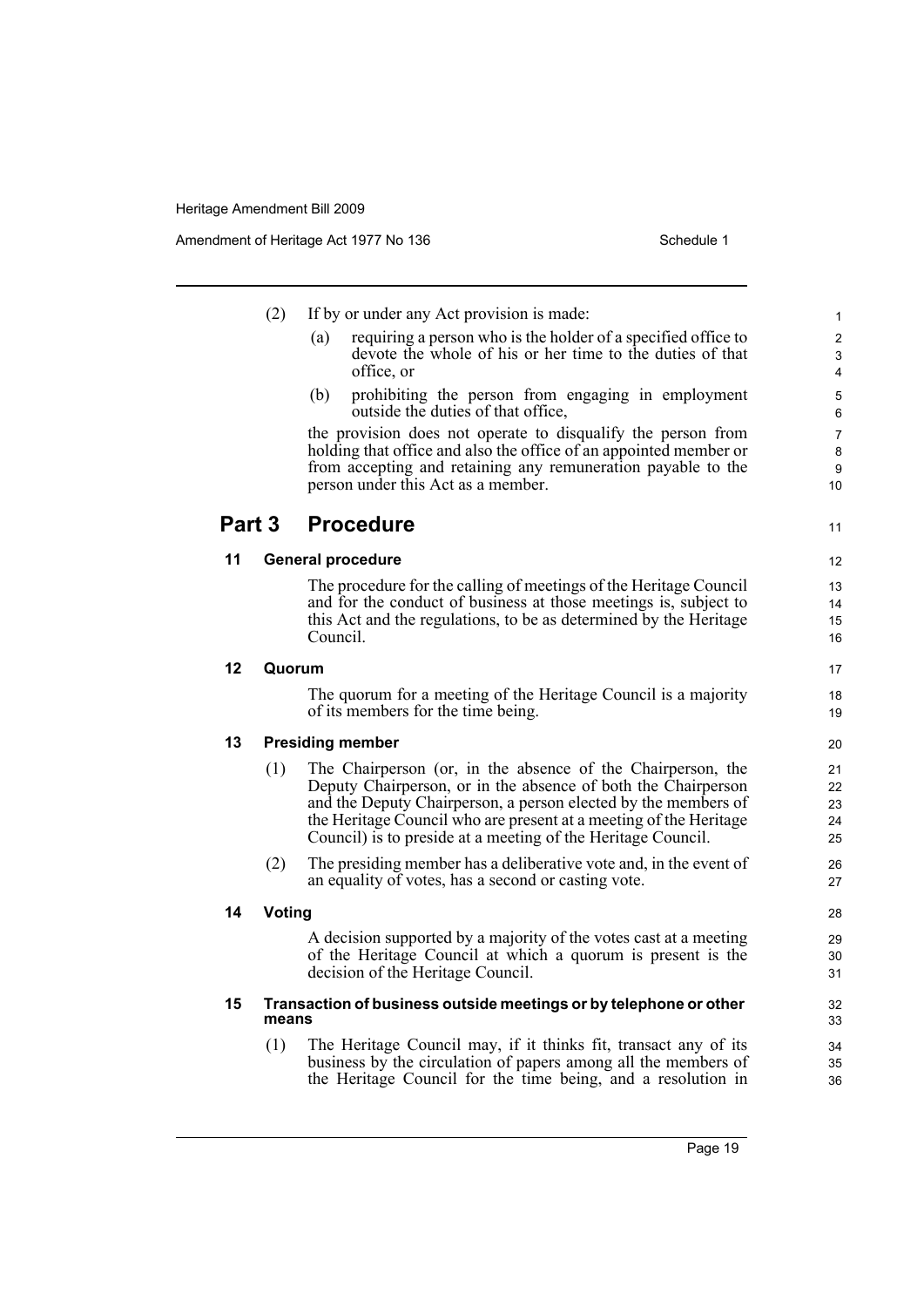Schedule 1 Amendment of Heritage Act 1977 No 136

writing approved in writing by a majority of those members is taken to be a decision of the Heritage Council.

19 20 21

- (2) The Heritage Council may, if it thinks fit, transact any of its business at a meeting at which members (or some members) participate by telephone, closed-circuit television or other means, but only if any member who speaks on a matter before the meeting can be heard by the other members. (3) For the purposes of:
	- (a) the approval of a resolution under subclause (1), or
	- (b) a meeting held in accordance with subclause (2),

the Chairperson and each member have the same voting rights as they have at an ordinary meeting of the Heritage Council.

- (4) A resolution approved under subclause (1) is, subject to the regulations, to be recorded in the minutes of the meetings of the Heritage Council.
- (5) Papers may be circulated among the members for the purposes of subclause (1) by facsimile or other transmission of the information in the papers concerned.

#### **16 First meeting**

The Minister may call the first meeting of the Heritage Council in such manner as the Minister thinks fit.

#### **17 Minutes of meetings**

- (1) The Heritage Council must cause minutes of meetings and decisions at each meeting of the Heritage Council to be kept and must furnish the Minister with a copy of those minutes as soon as practicable after each meeting.
- (2) A copy of the minutes furnished to the Minister must be made available by the Heritage Council for public inspection without charge at the office of the Heritage Council during ordinary office hours.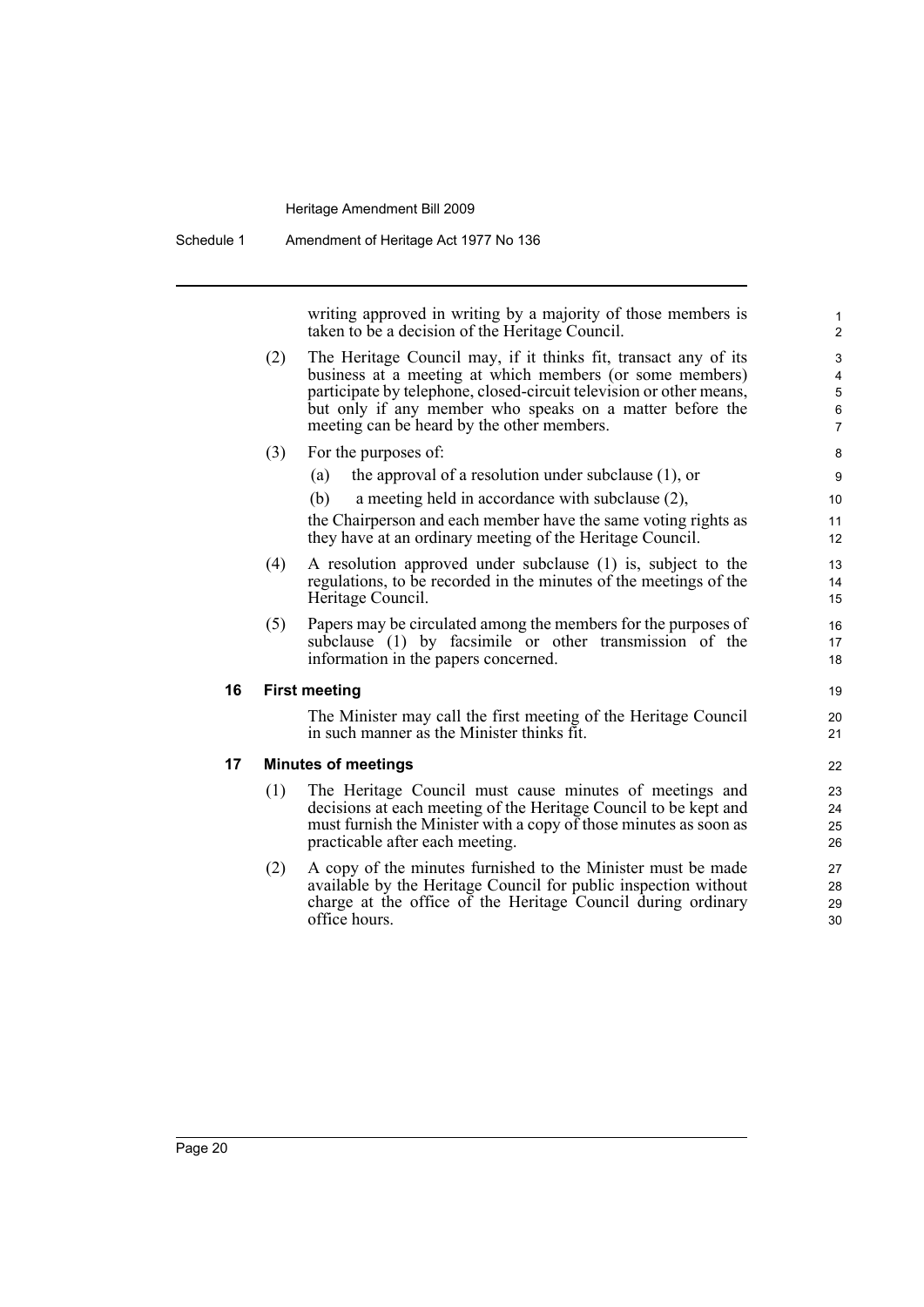Amendment of Environmental Planning and Assessment Act 1979 No 203 Schedule 2

## <span id="page-28-0"></span>**Schedule 2 Amendment of Environmental Planning and Assessment Act 1979 No 203**

#### **[1] Section 23G Joint regional planning panels**

Insert "any of a council's" before "functions" in section 23G (2) (a).

#### **[2] Section 23G (5A)–(5C)**

Insert after section 23G (5):

- (5A) Subject to the regulations, a regional panel is, in the exercise of functions conferred under subsection (2) (a), taken to be the council whose functions are conferred on a regional panel as referred to in subsection (2) (a).
- (5B) A regional panel is to exercise functions conferred as referred to in subsection (2) (a) to the exclusion of the applicable council (subject to any delegation under this Act).
- (5C) Subsections (5A) and (5B) apply to the Commission in its exercise of the functions of a regional panel under an environmental planning instrument that are conferred on the Commission under section 23D (1) (d) in the same way as they apply to a regional panel in the exercise of functions conferred as referred to in subsection (2) (a).

#### **[3] Section 23H Regulations**

Omit section 23H (a). Insert instead:

(a) the functions conferred by this Act on a regional panel including its procedures in exercising its functions, and procedures in relation to its determination of development applications and applications to modify development consents,

#### **[4] Section 90 Application of this Division**

Insert ", other than development that requires a heritage approval" after "Division 4)" in section 90 (2) (as amended by Schedule  $2.\overline{2}$  [33] to the *Environmental Planning and Assessment Amendment Act 2008*).

#### **[5] Section 90A Definitions**

Insert in alphabetical order:

*heritage approval* means an approval in respect of the doing or carrying out of an act, matter or thing referred to in section  $57(1)$ of the *Heritage Act 1977*.

Page 21

1  $\mathfrak{p}$ 

3 4